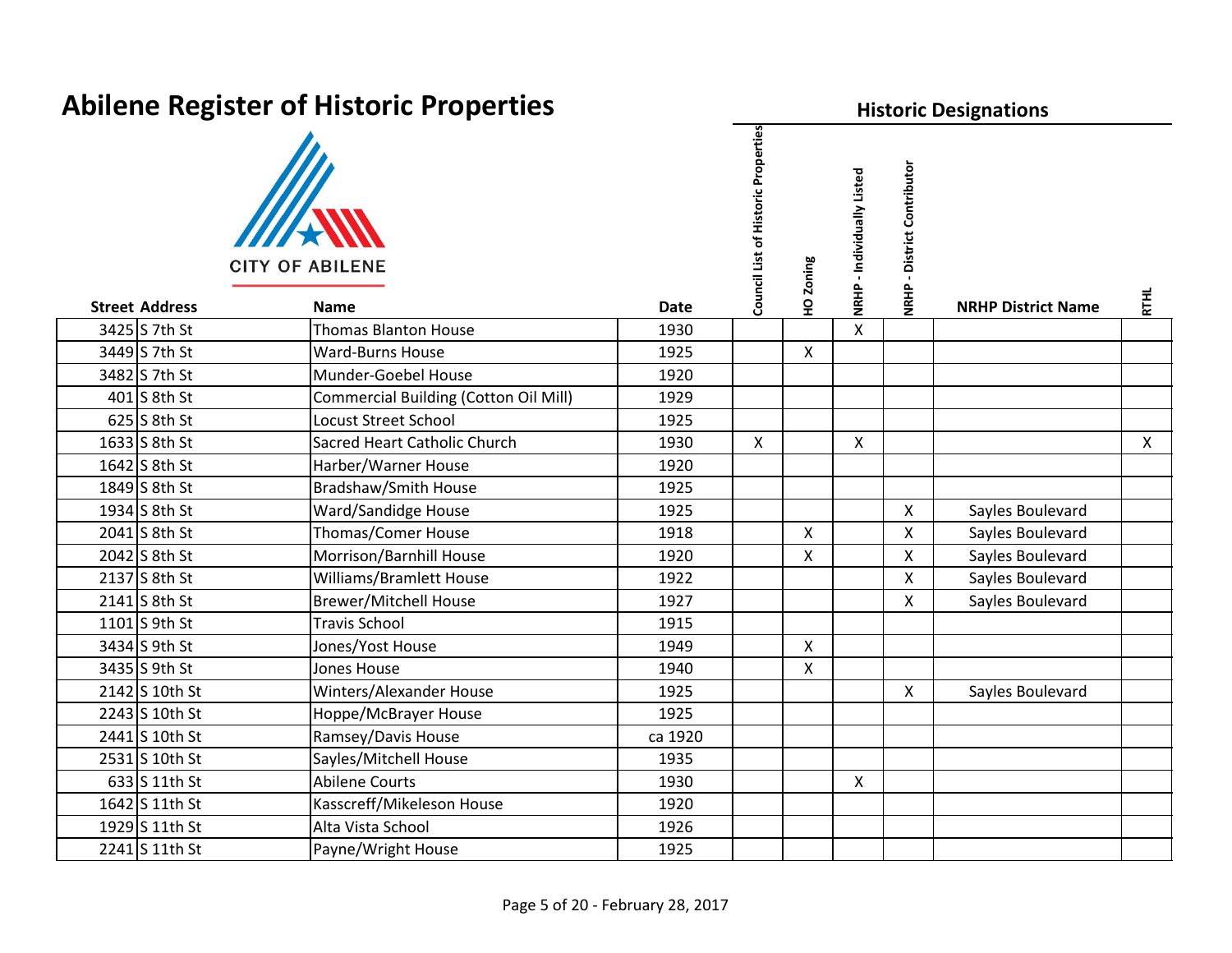| <b>Abilene Register of Historic Properties</b> |                                       |             |                                     |                | <b>Historic Designations</b> |                                       |                           |              |  |  |  |
|------------------------------------------------|---------------------------------------|-------------|-------------------------------------|----------------|------------------------------|---------------------------------------|---------------------------|--------------|--|--|--|
| <b>Street Address</b>                          | <b>CITY OF ABILENE</b><br><b>Name</b> | <b>Date</b> | Council List of Historic Properties | HO Zoning      | NRHP - Individually Listed   | - District Contributor<br><b>NRHP</b> | <b>NRHP District Name</b> | <b>RTHL</b>  |  |  |  |
| 3401 S 11th St                                 | Adams/Law House                       | 1940        |                                     |                |                              |                                       |                           |              |  |  |  |
| 1741 S 12th St                                 | <b>McFall House</b>                   | ca 1915     |                                     |                |                              |                                       |                           |              |  |  |  |
| 1742 S 12th St                                 | <b>McFall/Prew House</b>              | ca 1925     |                                     |                |                              |                                       |                           |              |  |  |  |
| 1018 S 14th St                                 | Williams/Cockran House                | 1930        |                                     |                |                              |                                       |                           |              |  |  |  |
| 1109 S 14th St                                 | Smith/Hackney House                   | 1905        |                                     |                |                              |                                       |                           |              |  |  |  |
| 3425 S 14th St                                 | Abilene Woman's Club Building         | 1955        |                                     | X              |                              |                                       |                           | $\mathsf{X}$ |  |  |  |
| 601 Amarillo St                                | Young/Dromgoole House                 | 1924        |                                     |                |                              | $\mathsf{X}$                          | Sayles Boulevard          |              |  |  |  |
| 602 Amarillo St                                | Jones/Richmond House                  | 1921        |                                     |                |                              | $\mathsf{X}$                          | Sayles Boulevard          |              |  |  |  |
| 624 Amarillo St                                | Pickard/Chaney House                  | 1924        |                                     |                |                              | $\mathsf{X}$                          | Sayles Boulevard          |              |  |  |  |
| 726 Amarillo St                                | Scarborough House                     | 1908        |                                     | $\mathsf{x}$   |                              | $\mathsf{X}$                          | Sayles Boulevard          |              |  |  |  |
| 742 Amarillo St                                | <b>Williamson House</b>               | 1917        |                                     | X              |                              | $\mathsf{X}$                          | Sayles Boulevard          |              |  |  |  |
| 760 Amarillo St                                | Chauncy/Marshall House                | 1928        |                                     | X              |                              | $\mathsf{X}$                          | Sayles Boulevard          |              |  |  |  |
| 801 Amarillo St                                | Wooten/Wright/Bowser House            | 1928        |                                     | X              |                              | $\mathsf{X}$                          | Sayles Boulevard          |              |  |  |  |
| 818 Amarillo St                                | Kaufman/Hanna House                   | 1928        |                                     |                |                              | $\mathsf{X}$                          | Sayles Boulevard          |              |  |  |  |
| 825 Amarillo St                                | Ward/Melson House                     | 1926        |                                     | $\pmb{\times}$ |                              | X                                     | Sayles Boulevard          |              |  |  |  |
| 842 Amarillo St                                | Jones/Behrens/Cox House               | 1921        |                                     | X              |                              | $\mathsf{X}$                          | Sayles Boulevard          |              |  |  |  |
| 852 Amarillo St                                | <b>Brown House</b>                    | 1928        |                                     |                |                              | $\mathsf{X}$                          | Sayles Boulevard          |              |  |  |  |
| 860 Amarillo St                                | Musser/Goldsmith House                | 1919        |                                     |                |                              | $\mathsf{X}$                          | Sayles Boulevard          |              |  |  |  |
| 874 Amarillo St                                | Pratt/Gilbreath House                 | 1928        |                                     |                |                              | $\mathsf{X}$                          | Sayles Boulevard          |              |  |  |  |
| 1174 Amarillo St                               | Laughter/Davis House                  | 1925        |                                     |                |                              |                                       |                           |              |  |  |  |
| 1226 Amarillo St                               | Jones/Holly House                     | 1920        |                                     | X              |                              |                                       |                           |              |  |  |  |
| 1234 Amarillo St                               | Reeves/Foster House                   | 1920        |                                     |                |                              |                                       |                           |              |  |  |  |
| 1302 Amarillo St                               | Cash House                            | 1929        |                                     |                | $\mathsf{X}$                 |                                       |                           |              |  |  |  |
| 1350 Amarillo St                               | Leck/Borden House                     | 1920        |                                     |                |                              |                                       |                           |              |  |  |  |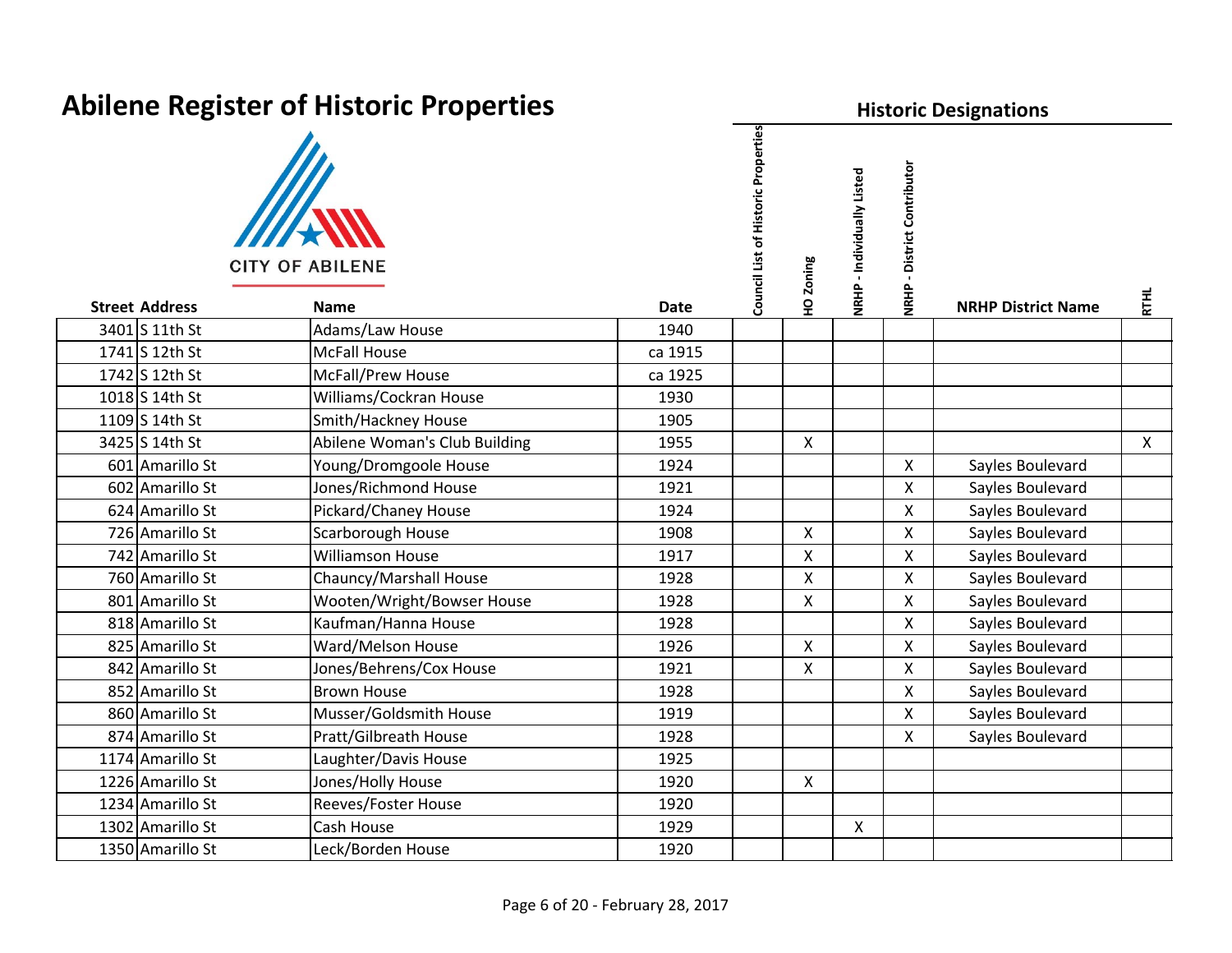| <b>Abilene Register of Historic Properties</b> |                                                     |             |                                     |                | <b>Historic Designations</b> |                                       |                           |             |  |  |  |
|------------------------------------------------|-----------------------------------------------------|-------------|-------------------------------------|----------------|------------------------------|---------------------------------------|---------------------------|-------------|--|--|--|
| <b>Street Address</b>                          | <b>CITY OF ABILENE</b><br><b>Name</b>               | <b>Date</b> | Council List of Historic Properties | HO Zoning      | NRHP - Individually Listed   | - District Contributor<br><b>NRHP</b> |                           | <b>RTHL</b> |  |  |  |
| 1540 Ambler Av                                 | <b>Green House</b>                                  | 1935        |                                     |                |                              |                                       | <b>NRHP District Name</b> |             |  |  |  |
| 837 Ash St                                     | Mount Zion Church Parsonage                         | ca 1940     |                                     |                |                              |                                       |                           |             |  |  |  |
| 242 Beech St                                   | Wooten House                                        | 1920        |                                     |                | $\mathsf{X}$                 |                                       |                           |             |  |  |  |
| 340 Beech St                                   | Will Minter House                                   | 1925        | $\mathsf{X}$                        | X              | X                            |                                       |                           |             |  |  |  |
| 610 Beech St                                   | Jameson/George House                                | 1890        |                                     |                |                              |                                       |                           |             |  |  |  |
| 633 Beech St                                   | Castles/Crutchfield House                           | 1920        |                                     |                |                              |                                       |                           |             |  |  |  |
| 704 Beech St                                   | Douthit-Leyerle House                               | 1921        | $\mathsf{X}$                        | X              |                              | $\mathsf{X}$                          | Parramore                 |             |  |  |  |
| 726 Beech St                                   | Sears-Willingham House                              | 1916        | $\mathsf{X}$                        | X              |                              | $\pmb{\times}$                        | Parramore                 |             |  |  |  |
| 750 Beech St                                   | Miller/Adams House                                  | 1926        |                                     |                |                              | $\mathsf{X}$                          | Parramore                 |             |  |  |  |
| 772 Beech St                                   | <b>Ackers-McMillan House</b>                        | 1920        | $\mathsf{X}$                        | X              |                              | $\mathsf{X}$                          | Parramore                 |             |  |  |  |
| 2042 Beech St                                  | Ivey/Green House                                    | 1920        |                                     |                |                              |                                       |                           |             |  |  |  |
| 1625 Belmont BI                                | Dillingham House                                    | 1927        |                                     |                | $\mathsf{X}$                 |                                       |                           |             |  |  |  |
| 1702 Belmont BI                                | Brumley/McEachern/James House                       | 1931        |                                     | X              |                              |                                       |                           |             |  |  |  |
| 1710 Belmont BI                                | <b>Rhodes/Connally House</b>                        | 1941        |                                     | X              |                              |                                       |                           |             |  |  |  |
| 1818 Belmont BI                                | Harris/Mullins House                                | 1930        |                                     |                |                              |                                       |                           |             |  |  |  |
| 1826 Belmont Bl                                | <b>Bacon/Yates House</b>                            | 1948        |                                     | $\pmb{\times}$ |                              |                                       |                           |             |  |  |  |
| 1866 Belmont Bl                                | Stowe/Smith House                                   | 1930        |                                     | X              |                              |                                       |                           |             |  |  |  |
| 4090 Benbrook St                               | Webster/Woods House                                 | 1950        |                                     |                |                              |                                       |                           |             |  |  |  |
| 208 Berry Ln                                   | Ham House                                           | 1907        | $\mathsf{X}$                        | X              |                              |                                       |                           |             |  |  |  |
| 5410 Buffalo Gap Rd                            | <b>Bettes House</b>                                 | ca 1929     |                                     |                |                              |                                       |                           |             |  |  |  |
| 441 Butternut St                               | <b>Fire Station</b>                                 | 1926        |                                     |                | $\boldsymbol{\mathsf{X}}$    |                                       |                           |             |  |  |  |
| 774 Butternut St                               | George W. McDaniel House (Abilene Junior<br>League) | 1925        | $\mathsf{X}$                        |                | $\mathsf{X}$                 |                                       |                           |             |  |  |  |
| 1403 Butternut St                              | Dixie Pig Restautant                                | 1941        |                                     |                |                              |                                       |                           |             |  |  |  |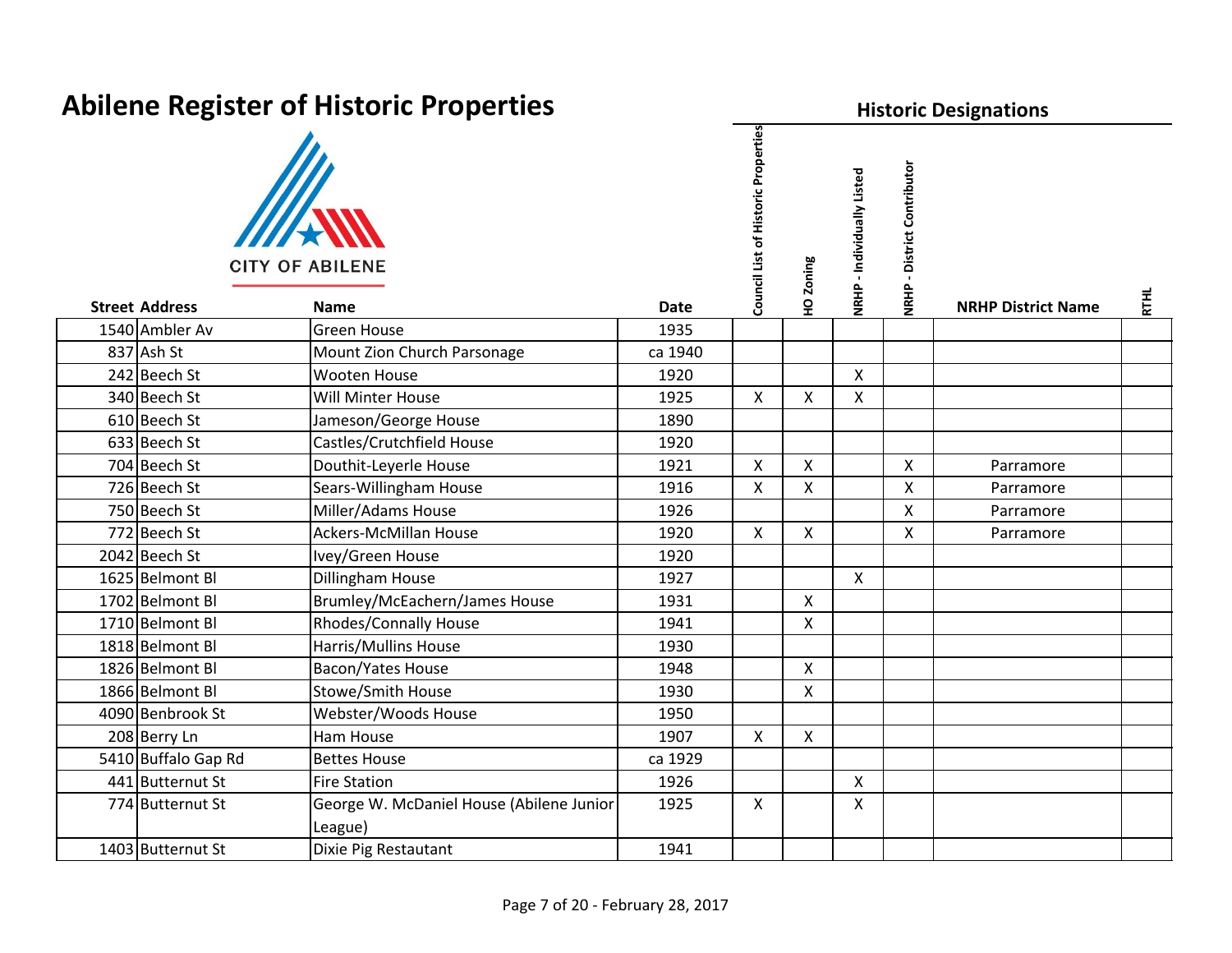**Historic Designations**

| <b>CITY OF ABILENE</b> |
|------------------------|

| <b>Street Address</b> | <b>CITY OF ABILENE</b><br><b>Name</b> | <b>Date</b> | Council List of Historic Properties | HO Zoning          | NRHP - Individually Listed | - District Contributor<br><b>NRHP</b> | <b>NRHP District Name</b> | <b>RTHL</b> |
|-----------------------|---------------------------------------|-------------|-------------------------------------|--------------------|----------------------------|---------------------------------------|---------------------------|-------------|
| 1625 Campus Ct        | Sewell Auditorium (ACU)               | 1929        | X                                   |                    |                            |                                       |                           |             |
| 1695 Campus Ct        | Administration Building (ACU)         | 1929        |                                     |                    | $\mathsf{X}$               |                                       |                           |             |
| 1755 Campus Ct        | Luce Hall (ACU)                       | 1929        |                                     |                    | $\pmb{\mathsf{X}}$         |                                       |                           |             |
| 102 Cedar St          | Grace Garage/Rhodes Bldg.             | ca 1925     |                                     | X                  |                            | X                                     | Abilene Commercial        |             |
| 133 Cedar St          | <b>Commercial Building</b>            | ca 1935     |                                     |                    |                            |                                       |                           |             |
| 151 Cedar St          | Parking Garage                        | 1919        |                                     | $\pmb{\mathsf{X}}$ |                            | Χ                                     | Abilene Commercial        |             |
| 155 Cedar St          | <b>Cotton Storage Building</b>        | 1900        |                                     |                    |                            |                                       |                           |             |
| 202 Cedar St          | Abilene Public Library                | 1955        |                                     |                    |                            |                                       |                           |             |
| 818 Cedar St          | Copper/Jimenez House                  | 1925        |                                     |                    |                            |                                       |                           |             |
| 2418 Cedar St         | Caldwell Hall at HSU                  | 1922        |                                     |                    | $\mathsf{X}$               |                                       |                           |             |
| 1618 Cedar Crest Dr   | Morlan/Cheatham House                 | 1930        |                                     |                    |                            |                                       |                           |             |
| 1502 Cherry St        | Kirby House                           | 1895        | X                                   | X                  |                            |                                       |                           |             |
| 242 Chestnut St       | Case, Clements/Reeder Building        | 1925        |                                     |                    |                            |                                       |                           |             |
| 350 Chestnut St       | Hailey Building (North)               | 1935        |                                     |                    |                            |                                       |                           |             |
| 358 Chestnut St       | Hailey Building (South)               | 1935        |                                     |                    |                            |                                       |                           |             |
| 382 Chestnut St       | <b>Standard Print Company/Nichols</b> | 1925        |                                     |                    |                            |                                       |                           |             |
| 641 Chestnut St       | <b>Williamson House</b>               | ca 1900     |                                     | X                  | $\pmb{\times}$             |                                       |                           |             |
| 726 Chestnut St       | Crow/Richter House                    | 1905        |                                     |                    |                            |                                       |                           |             |
| 774 Chestnut St       | Christopher/Cortez House              | 1905        |                                     |                    |                            |                                       |                           |             |
| 917 Chestnut St       | Parker/Kite House                     | 1929        |                                     |                    |                            |                                       |                           |             |
| 941 Chestnut St       | Southside Church of Christ            | 1920        |                                     |                    |                            |                                       |                           |             |
| 1026 Chestnut St      | House                                 | 1926        |                                     |                    |                            |                                       |                           |             |
| 1042 Chestnut St      | Jackson/Haddox House                  | 1905        |                                     |                    |                            |                                       |                           |             |
| 146 Clinton St        | Kauffman/Philley House                | 1920        |                                     |                    |                            |                                       |                           |             |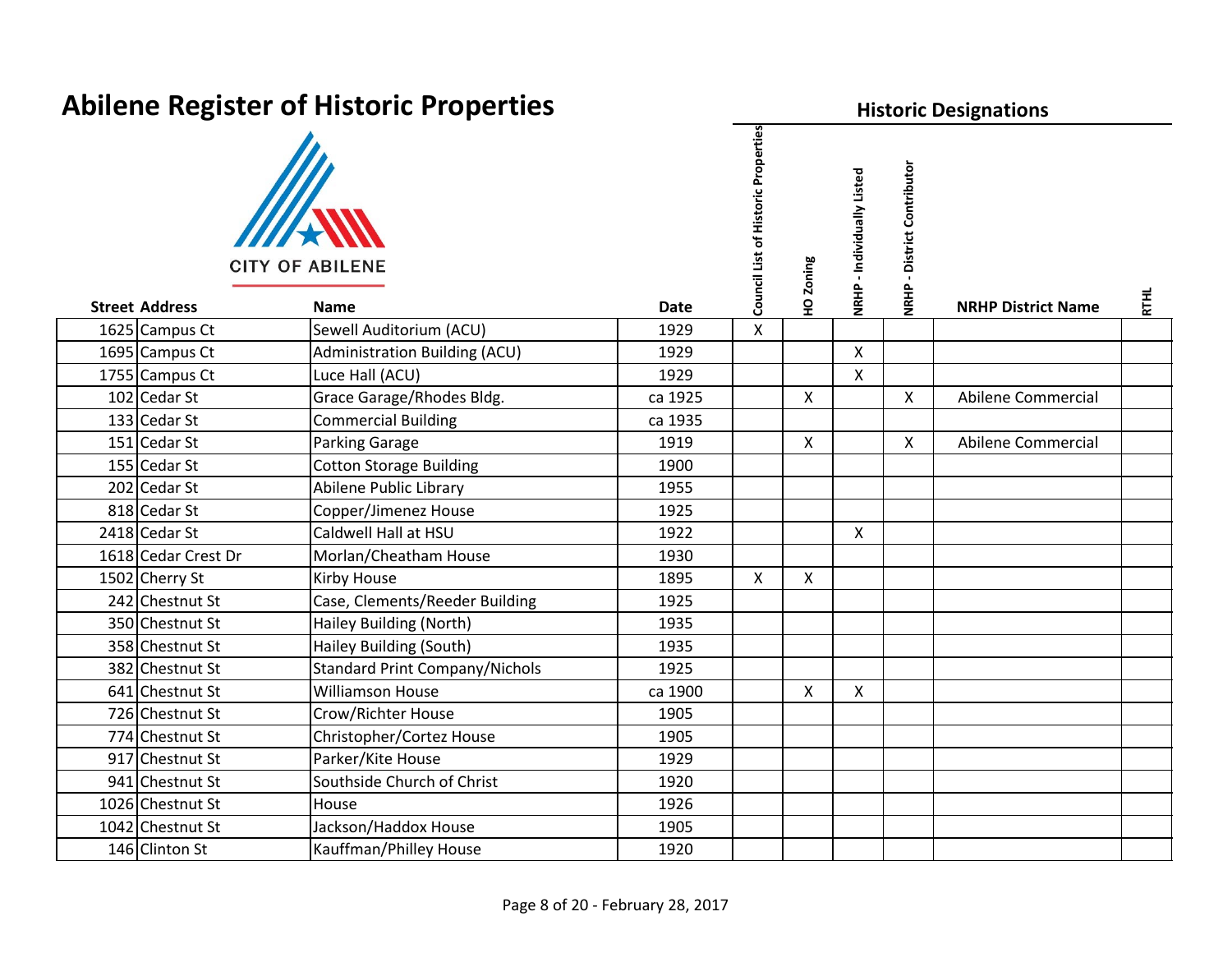| <b>Abilene Register of Historic Properties</b>          |                                      |             |                                     |                           | <b>Historic Designations</b> |                                       |                           |             |  |  |  |
|---------------------------------------------------------|--------------------------------------|-------------|-------------------------------------|---------------------------|------------------------------|---------------------------------------|---------------------------|-------------|--|--|--|
| <b>CITY OF ABILENE</b><br><b>Street Address</b><br>Name |                                      |             | Council List of Historic Properties | HO Zoning                 | NRHP - Individually Listed   | - District Contributor<br><b>NRHP</b> |                           |             |  |  |  |
|                                                         |                                      | <b>Date</b> |                                     |                           |                              |                                       | <b>NRHP District Name</b> | <b>RTHL</b> |  |  |  |
| 210 Clinton St                                          | Oscar P. Thomas House                | 1905        |                                     |                           | Χ                            |                                       |                           |             |  |  |  |
| 230 Clinton St                                          | <b>Muir House</b>                    | 1910        | $\mathsf{X}$                        |                           |                              |                                       |                           |             |  |  |  |
| 258 Clinton St                                          | Evans-McCloskey House                | 1909        | $\mathsf{X}$                        | X                         | X                            |                                       |                           |             |  |  |  |
| 602 Clinton St                                          | Varnon House                         | ca 1915     |                                     |                           |                              |                                       |                           |             |  |  |  |
| 1021 Clinton St                                         | <b>Trolley Car Barn</b>              | ca 1928     | $\mathsf{X}$                        |                           | $\pmb{\times}$               |                                       |                           |             |  |  |  |
| 342 Cockerell Dr                                        | Woodson High School                  | ca 1950     |                                     |                           |                              |                                       |                           |             |  |  |  |
| 102 College Dr                                          | TX Hwy. Depart. Office Bldg.         | 1935        |                                     |                           |                              |                                       |                           |             |  |  |  |
| 435 College Dr                                          | Reese/Thornton House                 | 1926        |                                     |                           |                              |                                       |                           |             |  |  |  |
| 518 College Dr                                          | Leby/Haught House                    | 1925        |                                     |                           |                              |                                       |                           |             |  |  |  |
| 526 College Dr                                          | Smith/Manly House                    | 1925        |                                     |                           |                              |                                       |                           |             |  |  |  |
| 682 College Dr                                          | Arledge/Mabry House                  | 1925        |                                     |                           |                              |                                       |                           |             |  |  |  |
| 2241 College St                                         | <b>Hawkins House</b>                 | 1927        |                                     | $\boldsymbol{\mathsf{X}}$ |                              |                                       |                           |             |  |  |  |
| 106 Cypress St                                          | Drake Hotel (Grace Hotel)            | 1909        | $\mathsf{X}$                        | X                         |                              | $\mathsf{X}$                          | Abilene Commercial        |             |  |  |  |
| 158 Cypress St                                          | <b>Compton Building</b>              | 1923        |                                     | X                         |                              | $\mathsf{X}$                          | Abilene Commercial        |             |  |  |  |
| 174 Cypress St                                          | Old Windsor Hotel (Cypress Building) | 1890        |                                     | X                         |                              |                                       |                           |             |  |  |  |
| 202 Cypress St                                          | <b>Paxton Building</b>               | 1923        |                                     | X                         |                              | $\mathsf{X}$                          | Abilene Commercial        |             |  |  |  |
| 233 Cypress St                                          | <b>Commercial Building</b>           | ca 1925     |                                     |                           |                              | $\mathsf{X}$                          | Abilene Commercial        |             |  |  |  |
| 242 Cypress St                                          | <b>Grissom/Poplar Buildings</b>      | 1925        |                                     | X                         |                              | $\mathsf{X}$                          | Abilene Commercial        |             |  |  |  |
| 266 Cypress St                                          | <b>Commercial Building</b>           | ca 1925     |                                     |                           |                              | $\mathsf{X}$                          | Abilene Commercial        |             |  |  |  |
| 275 Cypress St                                          | <b>Mims Building</b>                 | 1928        | $\mathsf{X}$                        | X                         |                              | $\mathsf{X}$                          | Abilene Commercial        |             |  |  |  |
| 290 Cypress St                                          | O'Kelley's Office Supply             | 1929        | $\pmb{\times}$                      |                           |                              | $\mathsf{X}$                          | Abilene Commercial        |             |  |  |  |
| 352 Cypress St                                          | <b>Paramount Theater</b>             | 1930        | $\mathsf{X}$                        | X                         | X                            | X                                     | Abilene Commercial        |             |  |  |  |
| 473 Cypress St                                          | <b>Wagstaff Building</b>             | 1953        |                                     |                           |                              |                                       |                           |             |  |  |  |
| 817 Cypress St                                          | <b>Brown/Jones House</b>             | ca 1920     |                                     |                           |                              |                                       |                           |             |  |  |  |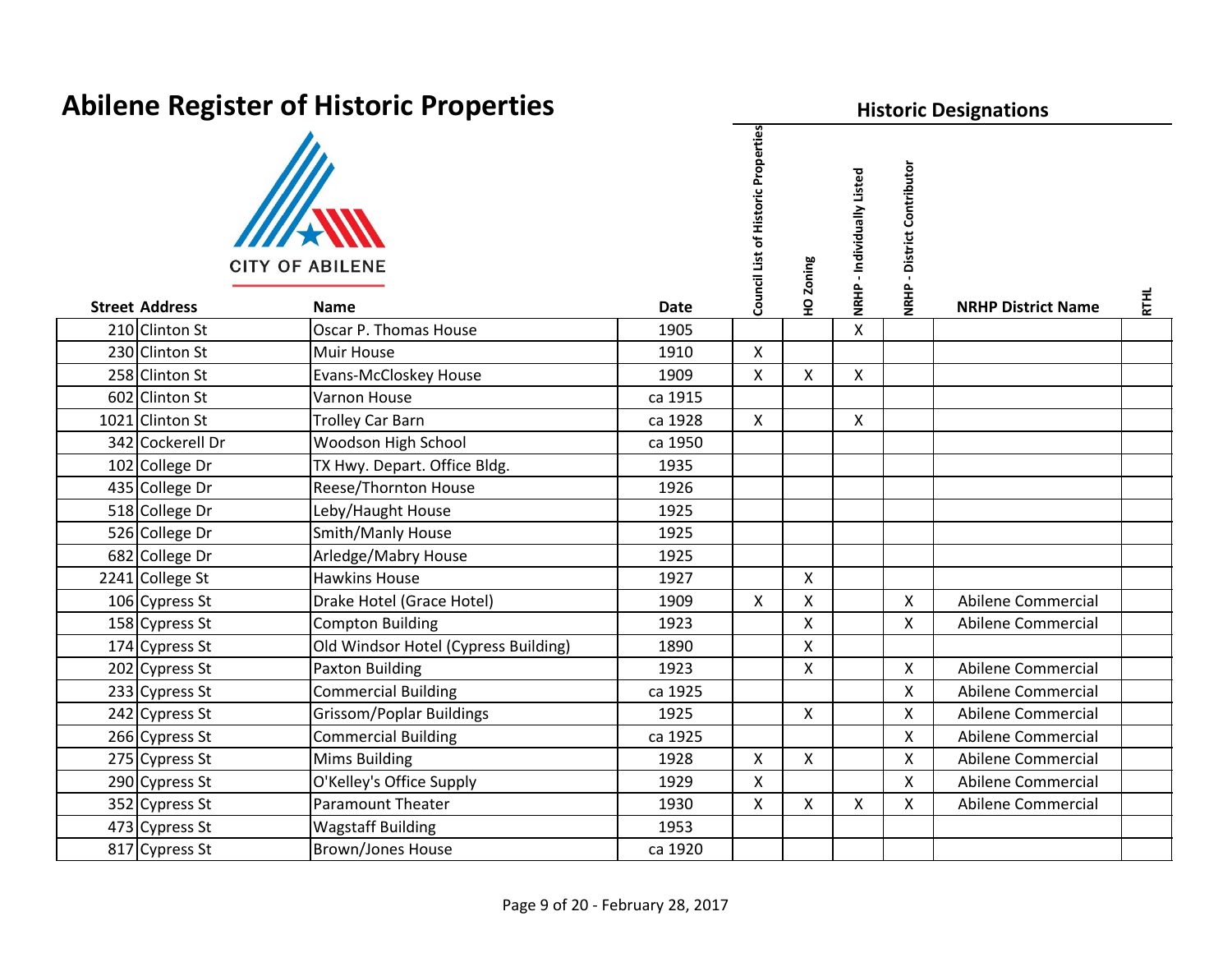| <b>ADIIERE REGISTER OF HISTORIC PROPERTIES</b> |                                       |             |                                     |                | <b>Historic Designations</b> |                                     |                           |             |  |  |  |  |
|------------------------------------------------|---------------------------------------|-------------|-------------------------------------|----------------|------------------------------|-------------------------------------|---------------------------|-------------|--|--|--|--|
| <b>Street Address</b>                          | <b>CITY OF ABILENE</b><br><b>Name</b> | <b>Date</b> | Council List of Historic Properties | HO Zoning      | NRHP - Individually Listed   | District Contributor<br><b>NRHP</b> | <b>NRHP District Name</b> | <b>RTHL</b> |  |  |  |  |
| 726 Davis Dr                                   | Andrews/Darnell House                 | 1930        |                                     |                |                              |                                     |                           |             |  |  |  |  |
| 742 Davis Dr                                   | French/Weatherl House                 | 1935        |                                     |                |                              |                                     |                           |             |  |  |  |  |
| $318$ Elm St                                   | <b>Fulwiler-Smith House</b>           | 1884        | $\mathsf{X}$                        |                |                              |                                     |                           |             |  |  |  |  |
| $417$ Elm St                                   | <b>Gorsuch House</b>                  | 1925        |                                     |                |                              |                                     |                           |             |  |  |  |  |
| $426$ Elm St                                   | Schultz/McDonald House                | 1920        |                                     |                |                              |                                     |                           |             |  |  |  |  |
| $858$ Elm St                                   | Jones/Hogue House                     | 1905        |                                     |                |                              |                                     |                           |             |  |  |  |  |
| 1120 Elmwood Dr                                | Moreland/Shaheen House                | 1946        |                                     | $\mathsf{X}$   |                              |                                     |                           |             |  |  |  |  |
| 1134 Elmwood Dr                                | Kuykendall/Stephens House             | 1939        |                                     | X              |                              |                                     |                           |             |  |  |  |  |
| 1142 Elmwood Dr                                | Grissom/Treanor House                 | 1939        |                                     |                |                              |                                     |                           |             |  |  |  |  |
| 1202 Elmwood Dr                                | McDaniel/Owen House                   | 1928        |                                     |                |                              |                                     |                           |             |  |  |  |  |
| 1314 Elmwood Dr                                | <b>Caldwell House</b>                 | 1955        |                                     |                |                              |                                     |                           |             |  |  |  |  |
| 1366 Elmwood Dr                                | Lawlis House                          | 1955        |                                     |                |                              |                                     |                           |             |  |  |  |  |
| 1517 Elmwood Dr                                | Petty House                           | 1955        |                                     |                |                              |                                     |                           |             |  |  |  |  |
| 1801 Elmwood Dr                                | Terry/Brown House                     | 1955        |                                     |                |                              |                                     |                           |             |  |  |  |  |
| 302 Graham St                                  | Leach/McBride House                   | 1930        |                                     | $\mathsf{X}$   |                              |                                     |                           |             |  |  |  |  |
| 1002 Grand Av                                  | Reed/Fulwiler/Bussey House            | 1921        |                                     | $\mathsf{X}$   |                              |                                     |                           |             |  |  |  |  |
| 1018 Grand Av                                  | <b>Stephens/Lomax House</b>           | 1921        |                                     |                |                              |                                     |                           |             |  |  |  |  |
| 1026 Grand Av                                  | <b>Stephens/Jones House</b>           | 1921        |                                     |                |                              |                                     |                           |             |  |  |  |  |
| 540 Grape St                                   | McLemore House                        | 1903        |                                     | $\mathsf{X}$   |                              |                                     |                           |             |  |  |  |  |
| 1642 Grape St                                  | W.E. Hughes House                     | 1907        | $\mathsf{X}$                        | $\mathsf{X}$   |                              |                                     |                           |             |  |  |  |  |
| 2102 Grape St                                  | Ernest/Huey House                     | 1915        |                                     |                |                              |                                     |                           |             |  |  |  |  |
| 4601 Hartford St                               | <b>West Texas Rehab Center</b>        | 1950        |                                     |                |                              |                                     |                           |             |  |  |  |  |
| 241 Hickory St                                 | <b>Commercial Building</b>            | 1925        |                                     | $\pmb{\times}$ |                              |                                     |                           |             |  |  |  |  |
| 613 Hickory St                                 | Webb House                            | 1905        |                                     | $\mathsf{X}$   |                              |                                     |                           |             |  |  |  |  |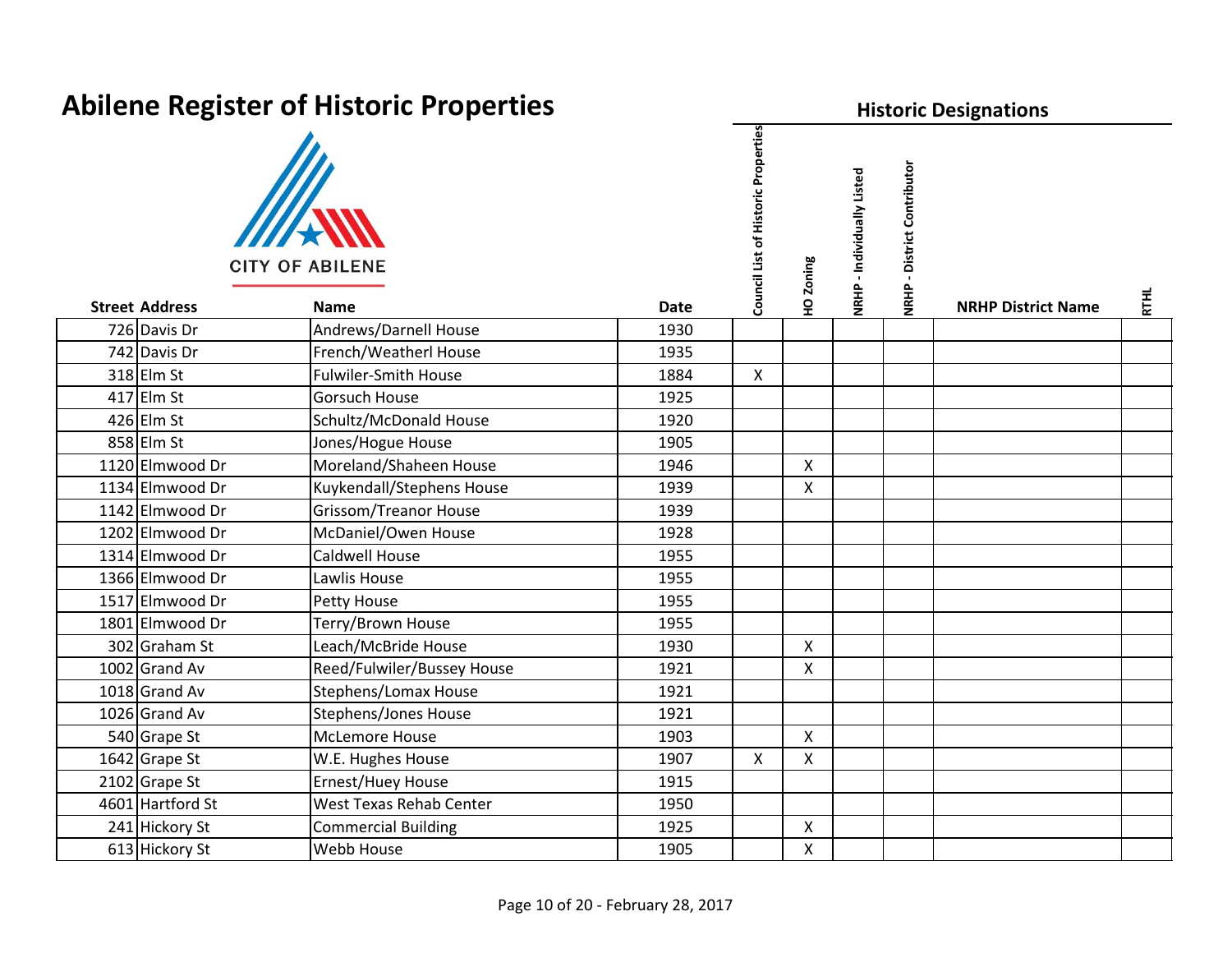| AMINING INGENICI OF HISLOTIC FTOPCHILS | <b>FISLUTIC DESIGNATIONS</b>          |             |                                        |              |                            |                                       |                           |             |
|----------------------------------------|---------------------------------------|-------------|----------------------------------------|--------------|----------------------------|---------------------------------------|---------------------------|-------------|
| <b>Street Address</b>                  | <b>CITY OF ABILENE</b><br><b>Name</b> | <b>Date</b> | of Historic Properties<br>Council List | HO Zoning    | NRHP - Individually Listed | - District Contributor<br><b>NRHP</b> | <b>NRHP District Name</b> | <b>RTHL</b> |
| 644 Hickory St                         | Peques-Jennings House                 | ca 1895     | X                                      | $\mathsf{X}$ |                            |                                       |                           |             |
| 701 Hickory St                         | Wilson/Pittman Building               | 1925        |                                        |              |                            |                                       |                           |             |
| 850 Hickory St                         | Robertson/Jacques House               | 1915        |                                        |              |                            |                                       |                           |             |
| 1042 Hickory St                        | Cox/Hodges House                      | 1930        |                                        |              |                            |                                       |                           |             |
| 1434 Hickory St                        | McBridge/Alcantar House               | 1920        |                                        |              |                            |                                       |                           |             |
| 881 Highland Av                        | Sayles/Robertson/Cox House            | 1927        |                                        |              |                            | $\boldsymbol{\mathsf{X}}$             | Sayles Boulevard          |             |
| 897 Highland Av                        | <b>Owens/Carpenter House</b>          | 1925        |                                        |              |                            | $\mathsf{X}$                          | Sayles Boulevard          |             |
| 910 Highland Av                        | <b>Fulwiler-Schoultz House</b>        | 1925        | $\mathsf{X}$                           |              | $\mathsf{X}$               |                                       |                           |             |
| 1026 Highland Av                       | Smith/Smith House                     | 1929        |                                        |              |                            |                                       |                           |             |
| 1042 Highland Av                       | Campbell/McDonald House               | 1929        |                                        |              |                            |                                       |                           |             |
| 1135 Highland Av                       | Latham/Bullock House                  | 1923        |                                        | X            |                            |                                       |                           |             |
| 1225 Highland Av                       | Kemper/Kuntz House                    | 1925        |                                        |              |                            |                                       |                           |             |
| 1226 Highland Av                       | Ellis/Craig House                     | 1925        |                                        | $\mathsf{X}$ |                            |                                       |                           |             |
| 1242 Highland Av                       | Oates/Green House                     | 1925        |                                        | X            |                            |                                       |                           |             |
| 1301 Highland Av                       | <b>Smith House</b>                    | 1927        |                                        |              |                            |                                       |                           |             |
| 1302 Highland Av                       | <b>Baugh/Lofland House</b>            | 1930        |                                        | X            |                            |                                       |                           |             |
| 1326 Highland Av                       | Matthews/Carden House                 | 1929        |                                        |              |                            |                                       |                           |             |
| 1350 Highland Av                       | <b>Martin/Archer House</b>            | 1925        |                                        |              |                            |                                       |                           |             |
| 1357 Highland Av                       | <b>Frazier House</b>                  | 1940        |                                        |              |                            |                                       |                           |             |
| 1358 Highland Av                       | <b>Roland Green House</b>             | 1927        |                                        |              | $\mathsf{X}$               |                                       |                           |             |
| 3249 Highland Av                       | Cates/Hill House                      | 1950        |                                        |              |                            |                                       |                           |             |
| 2137 Idlewild St                       | Andrews/Martin House                  | 1928        |                                        | $\mathsf{X}$ |                            | $\mathsf{X}$                          | Sayles Boulevard          |             |
| 2142 Idlewild St                       | Shepperd/Elliott House                | 1936        |                                        |              |                            | $\mathsf{X}$                          | Sayles Boulevard          |             |
| 2145 Idlewild St                       | <b>Burditt House</b>                  | 1928        |                                        | X            |                            | X                                     | Sayles Boulevard          |             |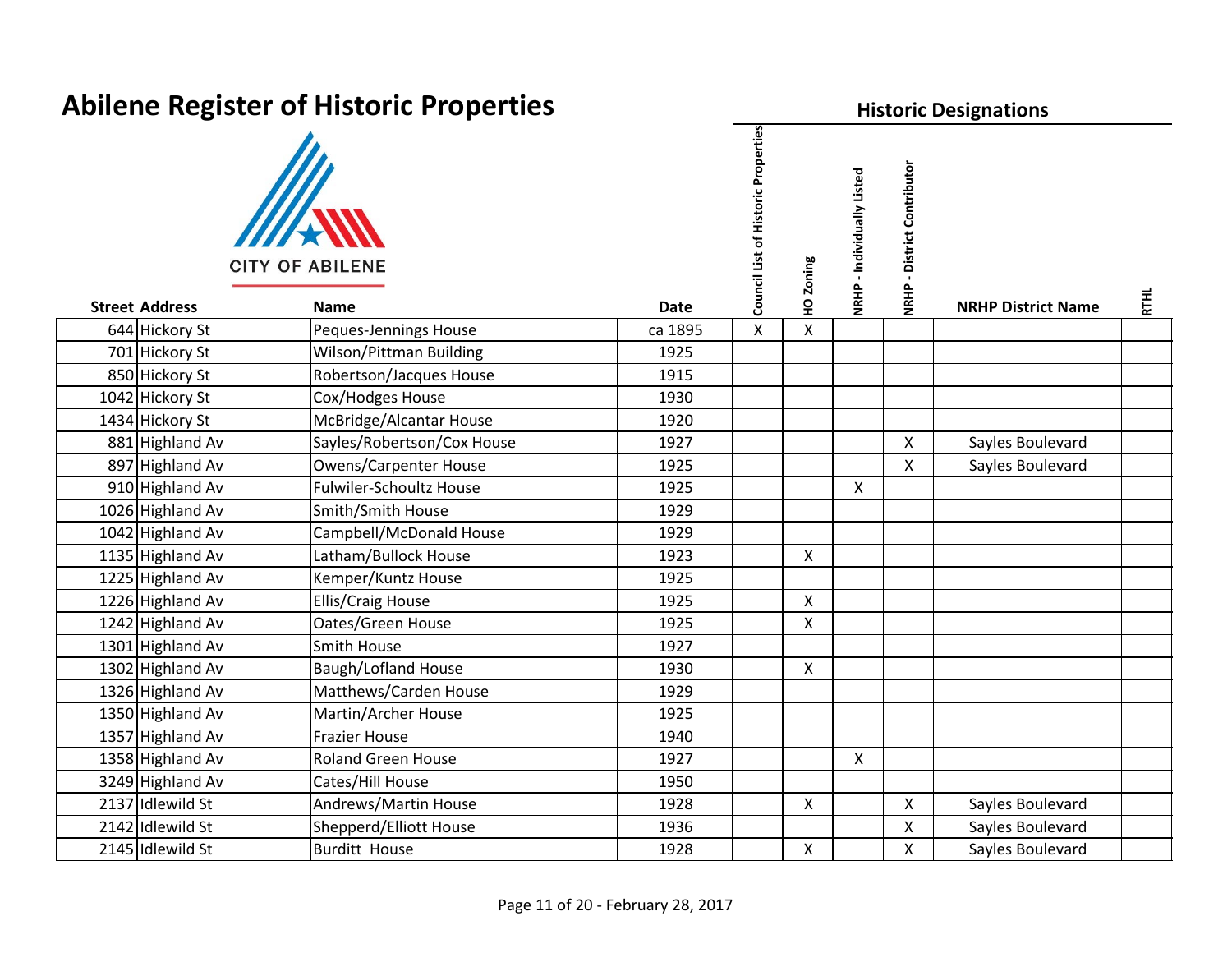| ADJICITE RESISTER OF HISTORIC FIOPERIES |                                         |             |                                     |                    | <b>HISTOFIC Designations</b>   |                                       |                               |              |  |  |  |  |
|-----------------------------------------|-----------------------------------------|-------------|-------------------------------------|--------------------|--------------------------------|---------------------------------------|-------------------------------|--------------|--|--|--|--|
| <b>Street Address</b>                   | <b>CITY OF ABILENE</b><br>Name          | <b>Date</b> | Council List of Historic Properties | HO Zoning          | - Individually Listed<br>NRHP. | - District Contributor<br><b>NRHP</b> | <b>NRHP District Name</b>     | <b>RTHL</b>  |  |  |  |  |
| 333 Jeanette St                         | Seale/Thorton House                     | 1900        |                                     |                    |                                |                                       |                               |              |  |  |  |  |
| 617 Jeanette St                         | Key House                               | ca 1905     |                                     |                    |                                |                                       |                               |              |  |  |  |  |
| 1042 Jeanette St                        | Weldon/Childers House                   | 1915        |                                     |                    |                                |                                       |                               |              |  |  |  |  |
| 2758 Jeanette St                        | Hendrick Home for Children              | 1939        |                                     |                    |                                |                                       |                               |              |  |  |  |  |
| 541 Kirkwood St                         | Graves/Henderson House                  | 1905        |                                     |                    |                                |                                       |                               |              |  |  |  |  |
| 150 Locust St                           | <b>Universal Manufacturing Building</b> | 1927        |                                     | X                  | $\mathsf{X}$                   |                                       |                               |              |  |  |  |  |
| 189 Locust St                           | <b>Burlington Railroad Station</b>      | ca 1929     | $\mathsf{X}$                        | X                  | $\mathsf{X}$                   |                                       |                               |              |  |  |  |  |
| 239 Locust St                           | <b>Commercial Mill Building</b>         | 1910        |                                     |                    |                                |                                       |                               |              |  |  |  |  |
| 2501 Maple St                           | Abilene State School                    | ca 1900     |                                     |                    |                                | $\mathsf{X}$                          | <b>State Epileptic Colony</b> |              |  |  |  |  |
| 218 Meander St                          | Curry/Thornton House                    | 1910        |                                     |                    |                                |                                       |                               |              |  |  |  |  |
| 418 Meander St                          | Hardy/Rounsaville House                 | 1920        |                                     |                    |                                |                                       |                               |              |  |  |  |  |
| 602 Meander St                          | Episcopal Church of the Heavenly Rest   | 1950        |                                     |                    |                                |                                       |                               |              |  |  |  |  |
| 650 Meander St                          | <b>Balfanz/Jennings House</b>           | 1925        |                                     | $\mathsf{x}$       |                                | $\mathsf{X}$                          | Sayles Boulevard              |              |  |  |  |  |
| 702 Meander St                          | <b>Dunagin/Norcross House</b>           | 1927        |                                     | X                  |                                | X                                     | Sayles Boulevard              |              |  |  |  |  |
| 710 Meander St                          | Clark/Boyce House                       | 1927        |                                     |                    |                                | $\mathsf{X}$                          | Sayles Boulevard              |              |  |  |  |  |
| 726 Meander St                          | Potts/Holland House                     | 1927        |                                     |                    |                                | $\mathsf{X}$                          | Sayles Boulevard              |              |  |  |  |  |
| 774 Meander St                          | Urban/Bowman House                      | 1925        | $\mathsf{X}$                        |                    |                                | X                                     | Sayles Boulevard              |              |  |  |  |  |
| 802 Meander St                          | Collins/St. John/Givens House           | 1925        |                                     | X                  |                                | $\mathsf{X}$                          | Sayles Boulevard              |              |  |  |  |  |
| 150 Merchant St                         | <b>Estes/Turner House</b>               | 1905        |                                     | X                  |                                |                                       |                               |              |  |  |  |  |
| 208 Merchant St                         | Finley-Griffith House                   | ca 1910     | $\mathsf{X}$                        | $\pmb{\mathsf{X}}$ | X                              |                                       |                               |              |  |  |  |  |
| 418 Merchant St                         | A.T. Jones House                        | 1920        |                                     |                    | $\mathsf{X}$                   |                                       |                               |              |  |  |  |  |
| 425 Merchant St                         | Ackerman-Chapman House                  | 1899        | $\mathsf{X}$                        | $\mathsf{X}$       |                                |                                       |                               |              |  |  |  |  |
| 370 Mesquite St                         | Witherspoon/Ferguson Building           | ca 1926     |                                     |                    |                                |                                       |                               |              |  |  |  |  |
| 701 Mesquite St                         | Dr. Butler House                        | ca 1925     |                                     |                    |                                |                                       |                               | $\mathsf{X}$ |  |  |  |  |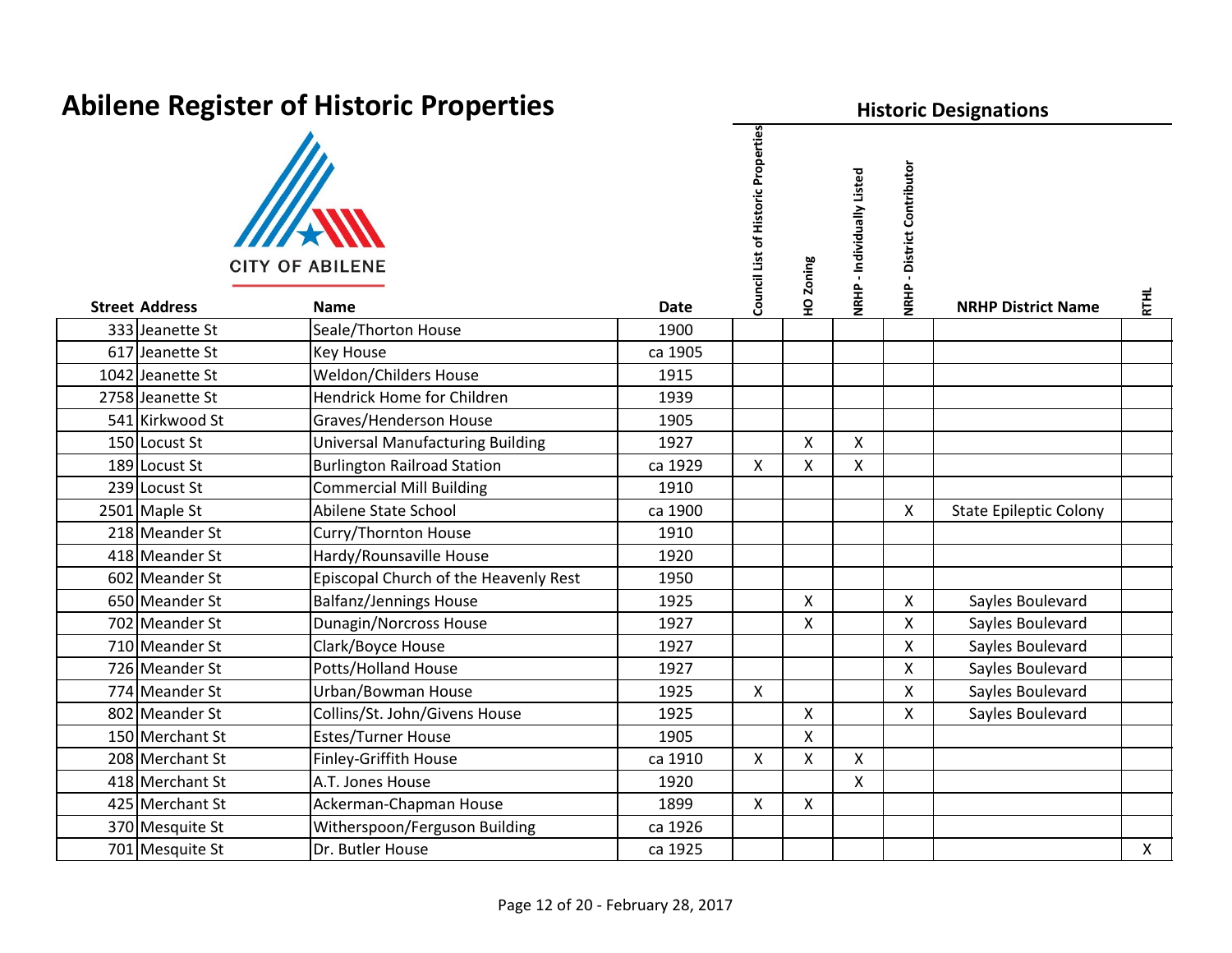| <b>Abilene Register of Historic Properties</b> |                                   |             |                                     |              | <b>Historic Designations</b> |                                       |                           |             |  |  |  |
|------------------------------------------------|-----------------------------------|-------------|-------------------------------------|--------------|------------------------------|---------------------------------------|---------------------------|-------------|--|--|--|
|                                                | <b>CITY OF ABILENE</b>            |             | Council List of Historic Properties | HO Zoning    | NRHP - Individually Listed   | - District Contributor<br><b>NRHP</b> |                           |             |  |  |  |
| <b>Street Address</b>                          | <b>Name</b>                       | <b>Date</b> |                                     |              |                              |                                       | <b>NRHP District Name</b> | <b>RTHL</b> |  |  |  |
| 769 Mesquite St                                | House                             | ca 1940     |                                     |              |                              |                                       |                           |             |  |  |  |
| 898 Mesquite St                                | Turner/Williams House             | 1905        |                                     |              |                              |                                       |                           |             |  |  |  |
| 346 Mulberry St                                | <b>William Stith House</b>        | 1925        |                                     |              | $\boldsymbol{\mathsf{X}}$    |                                       |                           |             |  |  |  |
| 508 Mulberry St                                | Compere/Bolin House               | 1920        |                                     | X            |                              |                                       |                           |             |  |  |  |
| 702 Mulberry St                                | Guffee/White House                | 1921        |                                     |              |                              | $\mathsf{X}$                          | Parramore                 |             |  |  |  |
| 718 Mulberry St                                | Roberts/Lackey House              | 1926        |                                     |              |                              | $\mathsf{X}$                          | Parramore                 |             |  |  |  |
| 736 Mulberry St                                | Lantz House                       | 1942        |                                     |              |                              | $\mathsf{X}$                          | Parramore                 |             |  |  |  |
| 760 Mulberry St                                | Sellers House                     | 1922        | $\mathsf{X}$                        | X            |                              | $\mathsf{X}$                          | Parramore                 |             |  |  |  |
| 768 Mulberry St                                | Horn/Turner House                 | 1926        |                                     |              |                              | $\mathsf{X}$                          | Parramore                 |             |  |  |  |
| 772 Mulberry St                                | Holmes/Skipper House              | 1926        |                                     |              |                              | $\mathsf{X}$                          | Parramore                 |             |  |  |  |
| 802 Mulberry St                                | <b>Ackers/Heatherly House</b>     | 1921        | $\mathsf{X}$                        |              | $\boldsymbol{\mathsf{X}}$    |                                       |                           |             |  |  |  |
| 1042 Mulberry St                               | <b>Keeble House</b>               | 1935        |                                     | $\mathsf{X}$ |                              |                                       |                           |             |  |  |  |
| $135$ Oak St                                   | Ed S. Hughes Warehouse            | 1919        |                                     |              | $\boldsymbol{\mathsf{X}}$    |                                       |                           |             |  |  |  |
| 301 Oak St                                     | Old Taylor County Courthouse      | 1914        | $\mathsf{X}$                        |              | X                            |                                       |                           |             |  |  |  |
| 702 Oak St                                     | Bond & Ray/Ceniglis Building      | 1925        |                                     |              |                              |                                       |                           |             |  |  |  |
| 1874 Oak St                                    | Hayden/Stevens House              | 1935        |                                     |              |                              |                                       |                           |             |  |  |  |
| 2442 Old Anson Rd                              | J.H. Ball House                   | 1903        | $\mathsf{X}$                        | X            |                              |                                       |                           |             |  |  |  |
| 2828 Old Anson Rd                              | <b>Compton House</b>              | 1900        |                                     | X            |                              |                                       |                           |             |  |  |  |
| 402 Orange St                                  | First Central Presbyterian Church | 1924        |                                     |              | $\mathsf{X}$                 |                                       |                           |             |  |  |  |
| 760 Orange St                                  | Guffie/Love House                 | 1917        |                                     |              |                              | $\mathsf{X}$                          | Parramore                 |             |  |  |  |
| 790 Orange St                                  | Caldwell House                    | 1919        | $\mathsf{X}$                        | $\mathsf{X}$ |                              | $\mathsf{X}$                          | Parramore                 |             |  |  |  |
| 802 Orange St                                  | Zabloudil-Hendrick House          | 1927        |                                     |              | $\mathsf{X}$                 |                                       |                           |             |  |  |  |
| 910 Orange St                                  | Castles/Howard House              | 1920        |                                     |              |                              |                                       |                           |             |  |  |  |
| 1366 Orange St                                 | McClellan House                   | ca 1914     | X                                   | $\mathsf{X}$ |                              |                                       |                           |             |  |  |  |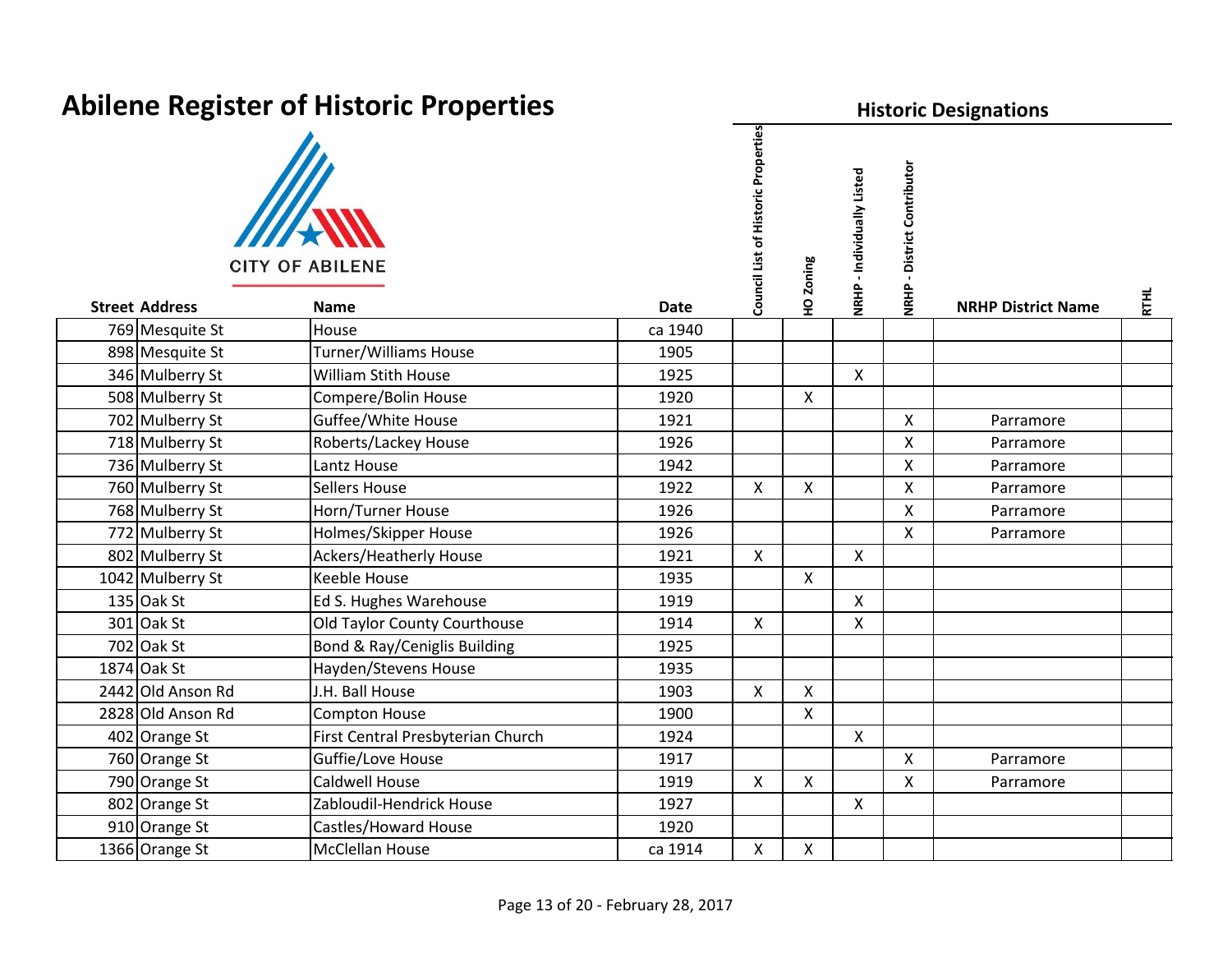| Abilene Register of Historic Properties |                                       |               |                                     |              | <b>Historic Designations</b> |                                       |                           |             |  |  |  |  |
|-----------------------------------------|---------------------------------------|---------------|-------------------------------------|--------------|------------------------------|---------------------------------------|---------------------------|-------------|--|--|--|--|
| <b>Street Address</b>                   | <b>CITY OF ABILENE</b><br><b>Name</b> | <b>Date</b>   | Council List of Historic Properties | HO Zoning    | NRHP - Individually Listed   | - District Contributor<br><b>NRHP</b> | <b>NRHP District Name</b> | <b>RTHL</b> |  |  |  |  |
| 1642 Orange St                          | Odor/Ross House                       | 1915          |                                     | $\mathsf{X}$ |                              |                                       |                           |             |  |  |  |  |
| 340 A Palm St                           | Tandy House (North)                   | 1910          |                                     | X            |                              |                                       |                           |             |  |  |  |  |
| 342 Palm St                             | Tandy House (South)                   | 1910          |                                     | $\mathsf{X}$ |                              |                                       |                           |             |  |  |  |  |
| 555 Palm St                             | Landers House                         | ca 1925       |                                     | $\mathsf{X}$ |                              |                                       |                           |             |  |  |  |  |
| 782 Palm St                             | Hargrove House                        | 1909          |                                     | $\mathsf{X}$ |                              |                                       |                           |             |  |  |  |  |
| 1249 Palm St                            | McDaniel/Frosch House                 | 1927          |                                     | X            |                              |                                       |                           |             |  |  |  |  |
| 1533 Parramore St                       | Callihan/Jones House                  | 1930          |                                     | $\mathsf{X}$ |                              | $\mathsf{X}$                          | Parramore                 |             |  |  |  |  |
| 1547 Parramore St                       | Olds/Lindsey House                    | 1930          |                                     |              |                              | $\mathsf{X}$                          | Parramore                 |             |  |  |  |  |
| 1102 Peach St                           | <b>Howard/Sellers House</b>           | 1920          |                                     | $\mathsf{X}$ |                              |                                       |                           |             |  |  |  |  |
| 317 Pecan St                            | Agricultural Building/Taylor Co.      | 1938          |                                     |              |                              |                                       |                           |             |  |  |  |  |
| 341 Pecan St                            | County Jail                           | 1931          |                                     |              |                              |                                       |                           |             |  |  |  |  |
| 842 Pecan St                            | Grothe/Elkins House                   | 1925          |                                     |              |                              |                                       |                           |             |  |  |  |  |
| 1041 Pecan St                           | Pursley/Dobbins House                 | ca 1900       |                                     |              |                              |                                       |                           |             |  |  |  |  |
| $102$ Pine St                           | <b>Alexander Building</b>             | 1925          |                                     |              |                              | X                                     | Abilene Commercial        |             |  |  |  |  |
| 166 Pine St                             | <b>Commercial Building</b>            | ca 1900       |                                     |              |                              |                                       |                           |             |  |  |  |  |
| 190 Pine St                             | <b>Commercial Building</b>            | ca 1950       |                                     |              |                              |                                       |                           |             |  |  |  |  |
| 202 Pine St                             | <b>Commercial Building</b>            | ca 1953       |                                     |              |                              |                                       |                           |             |  |  |  |  |
| 216 Pine St                             | McLemore-Bass Drug Company            | ca 1925       |                                     | $\mathsf{X}$ |                              | $\mathsf{X}$                          | Abilene Commercial        |             |  |  |  |  |
| 244 Pine St                             | <b>Minter Building</b>                | 1925          | $\mathsf{X}$                        | X            |                              | $\mathsf{X}$                          | <b>Abilene Commercial</b> |             |  |  |  |  |
| 258 Pine St                             | <b>Commercial Building</b>            | ca 1940(1915) |                                     |              |                              |                                       |                           |             |  |  |  |  |
| 341 Pine St                             | <b>Federal Building</b>               | 1935          |                                     |              | $\mathsf{x}$                 |                                       |                           |             |  |  |  |  |
| 401 Pine St                             | <b>Windsor Hotel</b>                  | 1927          |                                     | $\mathsf{X}$ | $\mathsf{X}$                 |                                       |                           |             |  |  |  |  |
| 2701 Pine St                            | <b>Turner House</b>                   | 1945          |                                     |              |                              |                                       |                           |             |  |  |  |  |
| 2825 Pine St                            | <b>Building</b>                       | 1937          |                                     |              |                              |                                       |                           |             |  |  |  |  |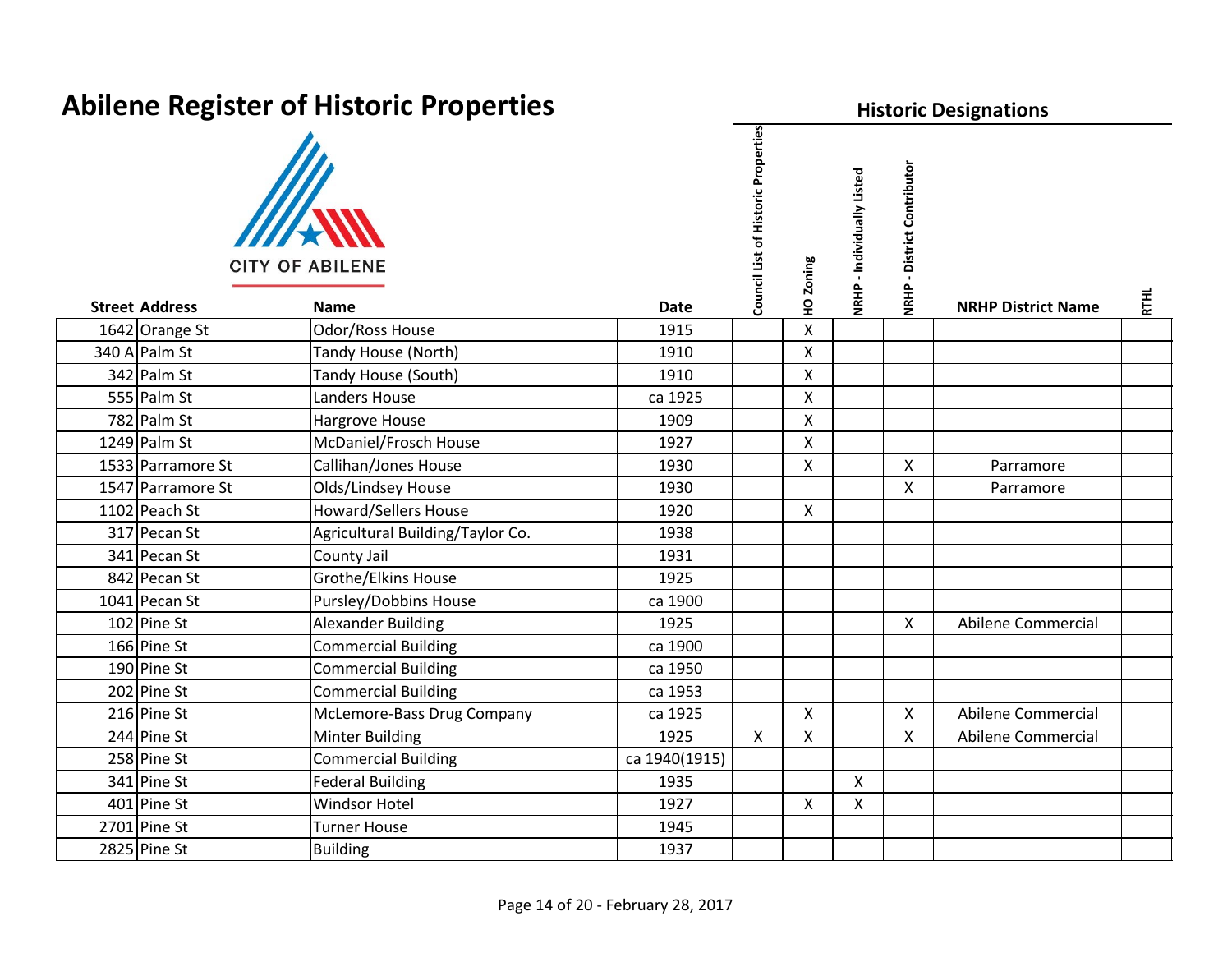| Neuene Register of Instant Properties |                                         |             |                                     |              | <b>TISLUITL DESIGNATIONS</b> |                              |                           |             |  |  |  |  |
|---------------------------------------|-----------------------------------------|-------------|-------------------------------------|--------------|------------------------------|------------------------------|---------------------------|-------------|--|--|--|--|
| <b>Street Address</b>                 | <b>CITY OF ABILENE</b><br><b>Name</b>   | <b>Date</b> | Council List of Historic Properties | 10 Zoning    | NRHP - Individually Listed   | District Contributor<br>NRHP | <b>NRHP District Name</b> | <b>RTHL</b> |  |  |  |  |
| 341 Plum St                           | <b>Ganey Peanut Company</b>             | 1914        | $\mathsf{X}$                        |              |                              |                              |                           |             |  |  |  |  |
| 542 Plum St                           | Gulf Refining Co./Gulf Oil Co. Building | 1930        |                                     |              |                              |                              |                           |             |  |  |  |  |
| 801 Plum St                           | Antioch C.M.E. Church                   | ca 1944     |                                     |              |                              |                              |                           |             |  |  |  |  |
| 342 Poplar St                         | Watson-Hopkin House                     | 1882        | $\mathsf{X}$                        |              |                              |                              |                           |             |  |  |  |  |
| 402 Poplar St                         | <b>Wristen/Morris House</b>             | 1905        |                                     |              |                              |                              |                           |             |  |  |  |  |
| 442 Poplar St                         | <b>Ellis House</b>                      | 1928        |                                     |              |                              |                              |                           |             |  |  |  |  |
| 502 Poplar St                         | <b>Boyd-Hall House</b>                  | 1920        |                                     |              | $\boldsymbol{\mathsf{X}}$    |                              |                           |             |  |  |  |  |
| 542 Poplar St                         | Parramore House                         | 1920        |                                     | X            | $\mathsf{x}$                 |                              |                           |             |  |  |  |  |
| 818 Poplar St                         | Mead/Rosetti House                      | 1905        |                                     |              |                              |                              |                           |             |  |  |  |  |
| 1166 Portland Av                      | Carter/Sylvester House                  | 1920        |                                     |              |                              |                              |                           |             |  |  |  |  |
| 421 Reading Av                        | <b>Jhules Reading House</b>             | 1900        |                                     |              | $\mathsf{X}$                 |                              |                           |             |  |  |  |  |
| 1402 River Oaks Rd                    | <b>Head/Messer House</b>                | 1967        |                                     |              |                              |                              |                           |             |  |  |  |  |
| 873 Rivercrest Dr                     | Grisham/Lee House                       | 1928        |                                     | X            |                              |                              |                           |             |  |  |  |  |
| 502 Riverside                         | Shoemaker/Grosvenor House               | 1939        |                                     | X            |                              |                              |                           |             |  |  |  |  |
| 1134 Ross Av                          | <b>Oates House</b>                      | ca 1934     |                                     | X            |                              |                              |                           |             |  |  |  |  |
| 2242 Russell Av                       | Turner/Smith House                      | 1920        |                                     |              |                              |                              |                           |             |  |  |  |  |
| 536 S Mockingbird Ln                  | Hayes/Martindale House                  | 1920        |                                     |              |                              |                              |                           |             |  |  |  |  |
| 2775 S Treadaway Bl                   | Keith House                             | ca 1936     |                                     | $\mathsf{X}$ |                              |                              |                           |             |  |  |  |  |
| 882 Santos St                         | Stephens/Wilson House                   | 1925        |                                     |              |                              |                              |                           |             |  |  |  |  |
| 1025 Santos St                        | <b>Batjeir House</b>                    | ca 1925     |                                     | $\mathsf{X}$ |                              |                              |                           |             |  |  |  |  |
| 435 Sayles Bl                         | <b>Burns Building</b>                   | 1927        |                                     |              |                              |                              |                           |             |  |  |  |  |
| 502 Sayles Bl                         | Lamert-Ramos House                      | 1928        |                                     |              |                              | X                            | Sayles Boulevard          |             |  |  |  |  |
| 510 Sayles Bl                         | <b>Martin-Daniel House</b>              | 1928        |                                     |              |                              | X                            | Sayles Boulevard          |             |  |  |  |  |
| 534 Sayles Bl                         | Weaver-Vaughn House                     | 1921        |                                     |              |                              | X                            | Sayles Boulevard          |             |  |  |  |  |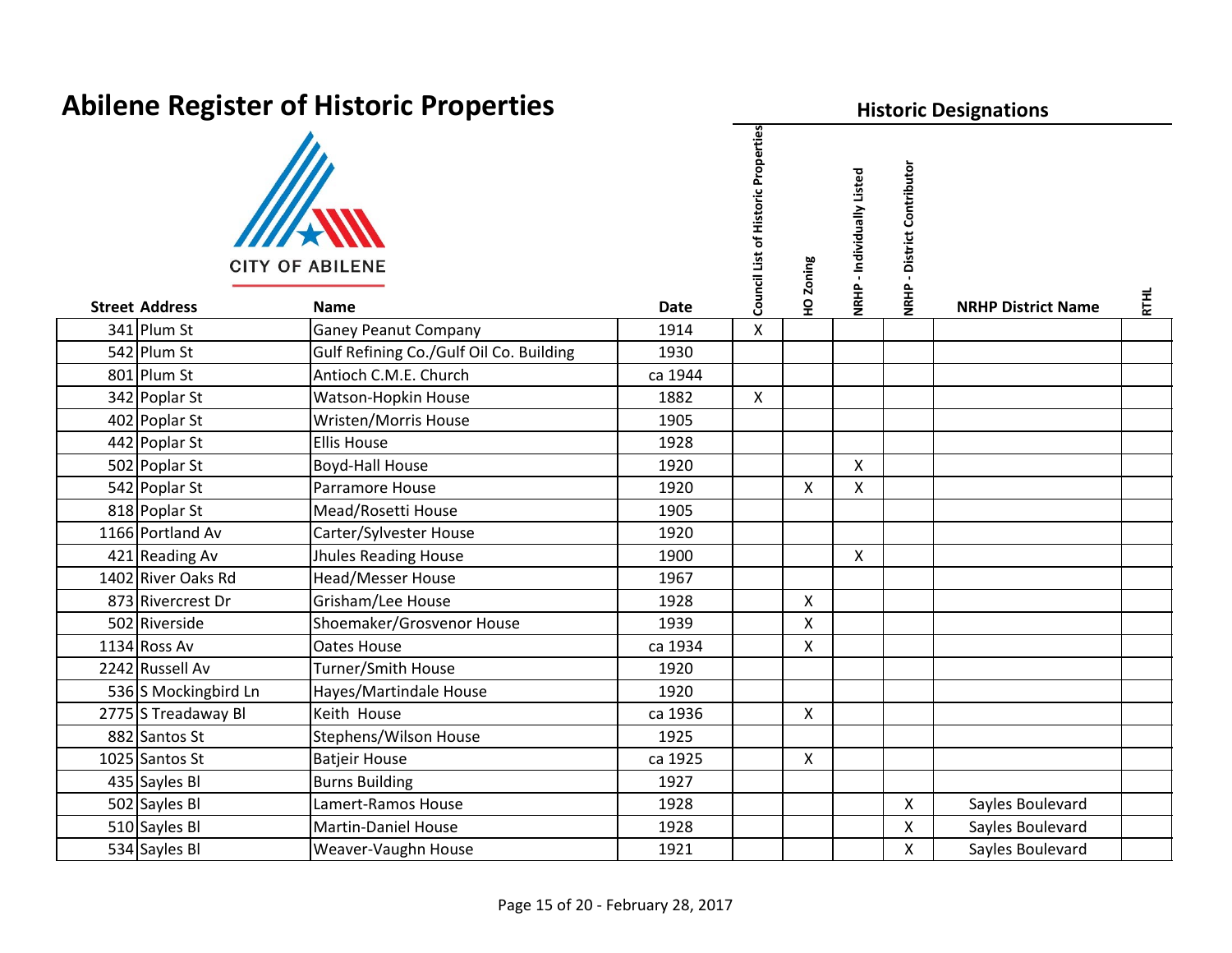| <b>Abilene Register of Historic Properties</b> |                                       |             |                                     |                    | <b>Historic Designations</b> |                                       |                           |              |  |  |  |
|------------------------------------------------|---------------------------------------|-------------|-------------------------------------|--------------------|------------------------------|---------------------------------------|---------------------------|--------------|--|--|--|
| <b>Street Address</b>                          | <b>CITY OF ABILENE</b><br><b>Name</b> | <b>Date</b> | Council List of Historic Properties | HO Zoning          | NRHP - Individually Listed   | - District Contributor<br><b>NRHP</b> | <b>NRHP District Name</b> | <b>RTHL</b>  |  |  |  |
| 542 Sayles Bl                                  | Wallingford-Moore House               | 1928        |                                     |                    |                              | X                                     | Sayles Boulevard          |              |  |  |  |
| 601 Sayles Bl                                  | Couch/Blair House                     | 1928        |                                     | $\mathsf{X}$       |                              | $\mathsf{X}$                          | Sayles Boulevard          |              |  |  |  |
| 602 Sayles Bl                                  | McDaniel/Batjer House                 | 1916        |                                     | $\pmb{\mathsf{X}}$ |                              | $\mathsf{X}$                          | Sayles Boulevard          |              |  |  |  |
| 618 Sayles Bl                                  | <b>Cranston-Brown House</b>           | ca 1910     |                                     |                    |                              | $\mathsf{X}$                          | Sayles Boulevard          |              |  |  |  |
| 633 Sayles Bl                                  | Holly/Hart House                      | 1941        |                                     |                    |                              | $\mathsf{X}$                          | Sayles Boulevard          |              |  |  |  |
| 642 Sayles Bl                                  | Sayles-Dillard House                  | 1889        | $\mathsf{X}$                        | $\mathsf{X}$       | $\boldsymbol{\mathsf{X}}$    | $\mathsf{X}$                          | Sayles Boulevard          | $\mathsf{X}$ |  |  |  |
| 800 Sayles Bl                                  | Jay-Arrant House                      | 1924        |                                     |                    |                              | $\mathsf{X}$                          | Sayles Boulevard          |              |  |  |  |
| 840 Sayles Bl                                  | Bacon-Ulmer                           | 1926        |                                     |                    |                              | $\mathsf{X}$                          | Sayles Boulevard          |              |  |  |  |
| 842 Sayles Bl                                  | Middleton-Young House                 | 1928        |                                     |                    |                              | $\mathsf{X}$                          | Sayles Boulevard          |              |  |  |  |
| 845 Sayles Bl                                  | Wooten/Thompson/Brock House           | 194         |                                     |                    |                              | $\mathsf{X}$                          | Sayles Boulevard          |              |  |  |  |
| 850 Sayles Bl                                  | Nichol-Jennings House                 | 1925        |                                     |                    |                              | $\mathsf{X}$                          | Sayles Boulevard          |              |  |  |  |
| 858 Sayles Bl                                  | Dillor House (owned by HSU)           | 1928        |                                     |                    |                              | $\mathsf{X}$                          | Sayles Boulevard          |              |  |  |  |
| 861 Sayles Bl                                  | <b>Wooten/Adams House</b>             | 1926        |                                     | X                  |                              | $\mathsf{X}$                          | Sayles Boulevard          |              |  |  |  |
| 865 Sayles Bl                                  | Frost/Grissom/Moore House             | 1936        |                                     | X                  |                              | $\mathsf{X}$                          | Sayles Boulevard          |              |  |  |  |
| 898 Sayles Bl                                  | Long-Tull House                       | 1929        |                                     | X                  |                              | $\mathsf{X}$                          | Sayles Boulevard          |              |  |  |  |
| 902 Sayles Bl                                  | Young-Martin House                    | 1928        |                                     | X                  |                              | $\mathsf{X}$                          | Sayles Boulevard          |              |  |  |  |
| 920 Sayles Bl                                  | <b>Fulwiler-Bowers House</b>          | 1922        |                                     |                    |                              | $\mathsf{X}$                          | Sayles Boulevard          |              |  |  |  |
| 940 Sayles Bl                                  | <b>Burkett-Webb House</b>             | 1926        |                                     |                    |                              | $\mathsf{X}$                          | Sayles Boulevard          |              |  |  |  |
| 1017 Sayles Bl                                 | Roberts-Henshaw House (Miller)        | 1928        |                                     |                    |                              |                                       |                           |              |  |  |  |
| 1018 Sayles Bl                                 | Henry-Fitzhugh House                  | 1941        |                                     |                    |                              |                                       |                           |              |  |  |  |
| 1102 Sayles Bl                                 | Duffy-Wright House                    | 1926        | $\mathsf{X}$                        | X                  |                              |                                       |                           |              |  |  |  |
| 1117 Sayles Bl                                 | Bohannon/Lamb House                   | 1922        |                                     |                    |                              |                                       |                           |              |  |  |  |
| 1118 Sayles Bl                                 | <b>Bland/Sayles House</b>             | 1925        |                                     |                    |                              |                                       |                           |              |  |  |  |
| 1190 Sayles Bl                                 | Morrison/Tredennick House             | 1925        |                                     | $\mathsf{X}$       |                              |                                       |                           |              |  |  |  |

#### Page 16 of 20 ‐ June 10, 2021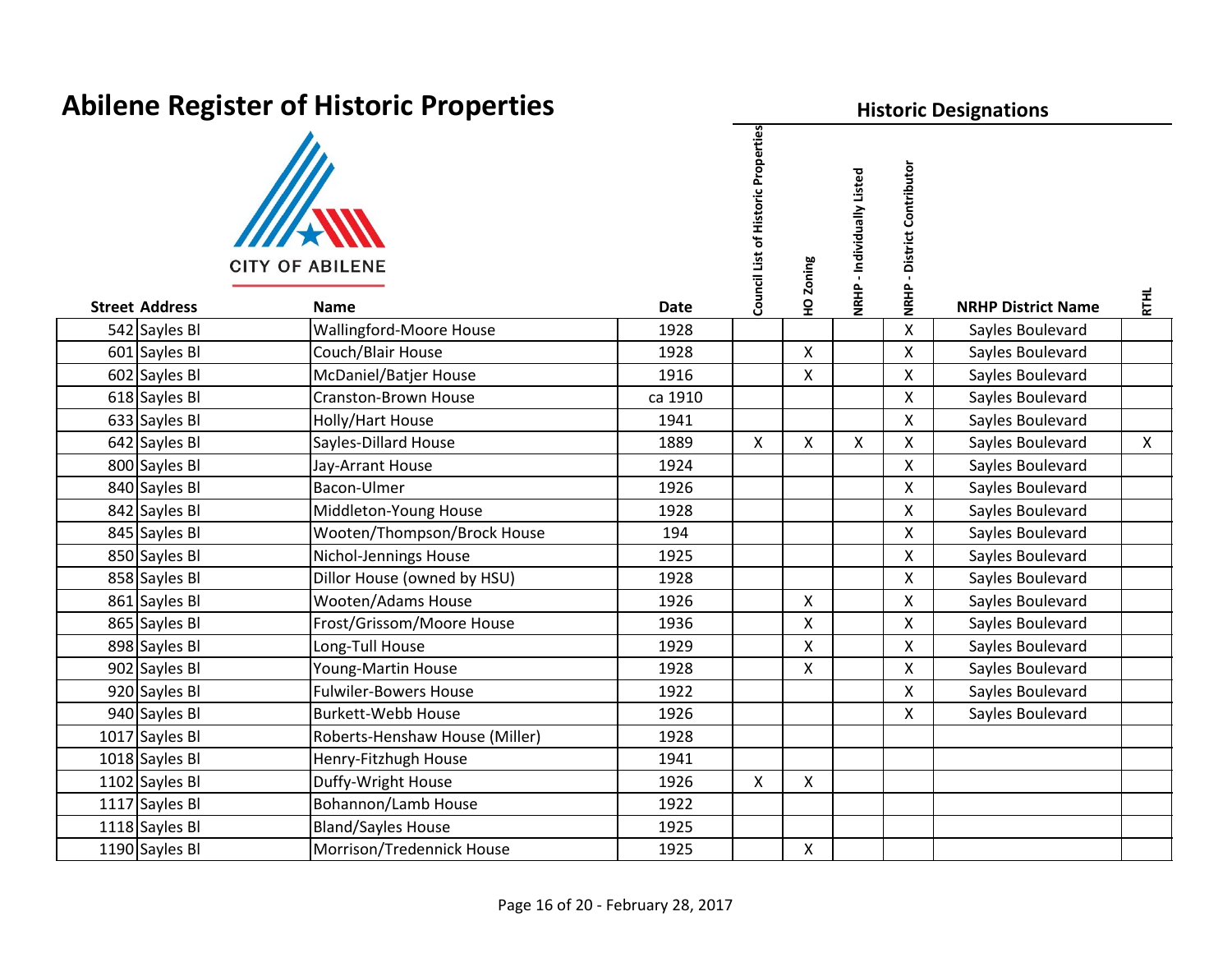| Abilene Register of Historic Properties |                       |                                       |             | <b>Historic Designations</b>        |              |                            |                                       |                           |              |  |
|-----------------------------------------|-----------------------|---------------------------------------|-------------|-------------------------------------|--------------|----------------------------|---------------------------------------|---------------------------|--------------|--|
|                                         | <b>Street Address</b> | <b>CITY OF ABILENE</b><br><b>Name</b> | <b>Date</b> | Council List of Historic Properties | HO Zoning    | NRHP - Individually Listed | - District Contributor<br><b>NRHP</b> | <b>NRHP District Name</b> | <b>RTHL</b>  |  |
|                                         | 1226 Sayles Bl        | Smith/Burford House                   | 1927        |                                     | $\mathsf{X}$ |                            |                                       |                           |              |  |
|                                         | 1302 Sayles Bl        | A.S. Goodloe House                    | 1929        |                                     |              | $\mathsf{X}$               |                                       |                           |              |  |
|                                         | 1360 Sayles Bl        | <b>West-Freeman House</b>             | 1920        |                                     |              |                            |                                       |                           |              |  |
|                                         | 1400 Sayles Bl        | McMurry University Admin Bldg         | 1923        |                                     |              | $\pmb{\mathsf{X}}$         |                                       |                           |              |  |
|                                         | 702 Sayles Dr         | Gambill/Orr House                     | 1926        | $\mathsf{X}$                        |              |                            | X                                     | Sayles Boulevard          |              |  |
|                                         | 740 Sayles Dr         | Sayles/Earney House                   | 1924        |                                     |              |                            | $\mathsf{X}$                          | Sayles Boulevard          |              |  |
|                                         | 758 Sayles Dr         | Sayles/Jones/Stevens/Bowen House      | ca1910      |                                     |              |                            |                                       |                           |              |  |
|                                         | 770 Sayles Dr         | Munger/Johnson House                  | 1922        |                                     |              |                            | X                                     | Sayles Boulevard          |              |  |
|                                         | 2010 Shoreline Dr     | Wagstaff/Westmoreland House           | 1955        |                                     |              |                            |                                       |                           |              |  |
|                                         | 1542 Swenson St       | <b>McCarty-Grier House</b>            | 1915        |                                     |              |                            |                                       |                           |              |  |
|                                         | 1642 Swenson St       | Manley-Patterson House                | 1929        | $\mathsf{X}$                        | $\mathsf{X}$ |                            |                                       |                           |              |  |
|                                         | 1726 Swenson St       | <b>Swenson House</b>                  | 1908        | $\mathsf{X}$                        | $\mathsf{X}$ | $\boldsymbol{\mathsf{X}}$  |                                       |                           | $\mathsf{X}$ |  |
|                                         | 1802 Swenson St       | Cowden-Godbout House                  | ca 1903     | $\mathsf{X}$                        | $\mathsf{X}$ |                            |                                       |                           |              |  |
|                                         | 1902 Swenson St       | Perkins/Fox House                     | 1919        |                                     |              |                            |                                       |                           |              |  |
|                                         | 2102 Swenson St       | <b>Higginbotham House</b>             | 1920        |                                     | $\mathsf{X}$ | $\mathsf{X}$               |                                       |                           |              |  |
|                                         | 102 Sycamore St       | Deatherage-Greenhaw Building          | 1925        |                                     |              |                            |                                       |                           |              |  |
|                                         | 1958 Sycamore St      | Murry-Foster House                    | 1930        |                                     |              |                            |                                       |                           |              |  |
|                                         | 1201 Sylvan Dr        | Minter House                          | 1939        |                                     |              |                            |                                       |                           |              |  |
|                                         | 1702 University BI    | <b>Stubblefield House</b>             | ca 1930     |                                     |              |                            |                                       |                           |              |  |
|                                         | 210 Victoria St       | McDavid House                         | ca 1920     |                                     |              |                            |                                       |                           |              |  |
|                                         | 602 Victoria St       | Alexander House                       | 1915        |                                     | $\mathsf{X}$ |                            |                                       |                           |              |  |
|                                         | 718 Victoria St       | Davis-Harlow House                    | 1920        | X                                   | $\mathsf{X}$ | $\boldsymbol{\mathsf{X}}$  |                                       |                           |              |  |
|                                         | 926 Victoria St       | Massey House                          | 1926        |                                     |              |                            |                                       |                           |              |  |
|                                         | 942 Victoria St       | <b>Howerton House</b>                 | 1926        |                                     |              |                            |                                       |                           |              |  |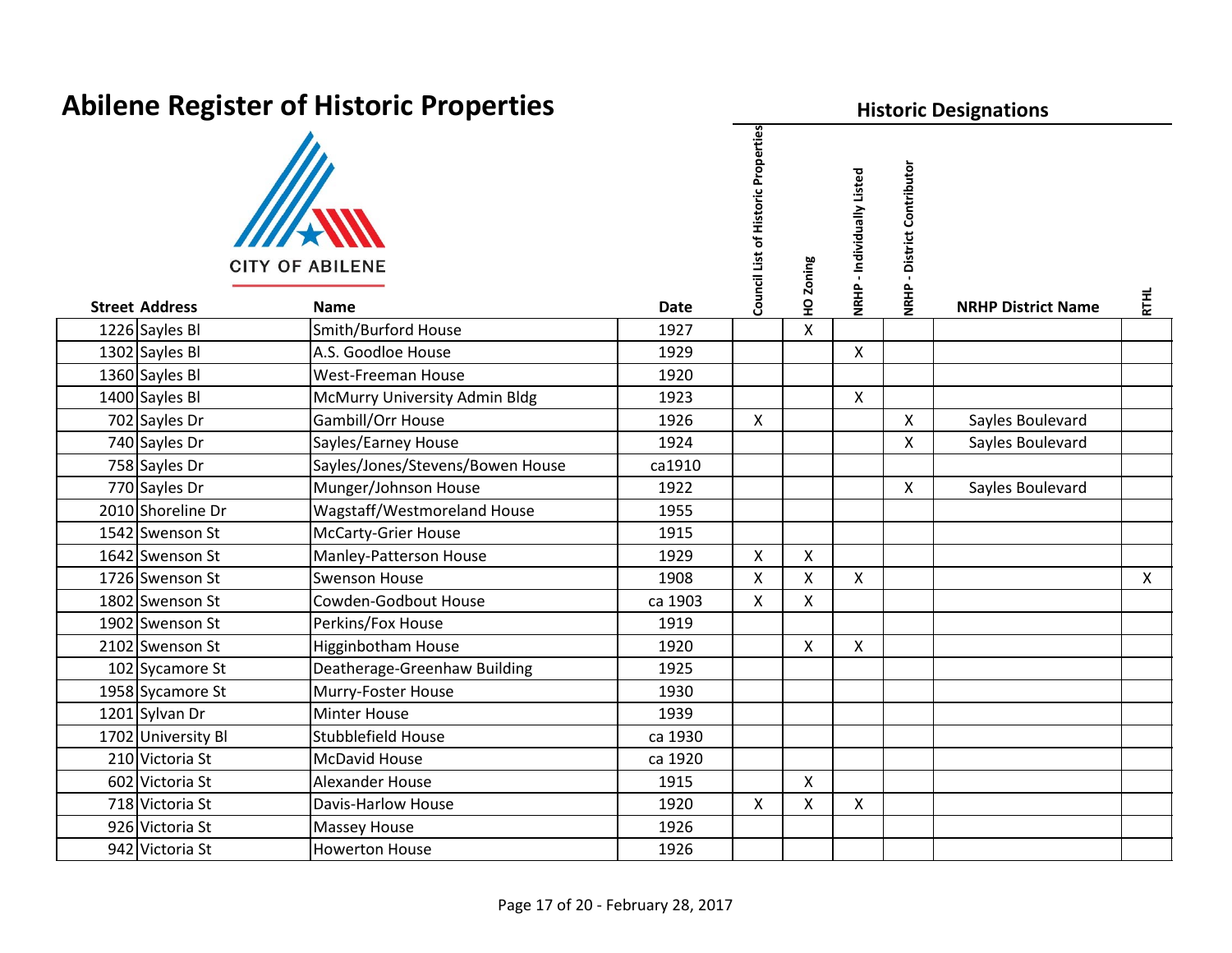| ADHERE REGISTER OF HISTORIC PROPERTIES |                                |             |                | <b>Historic Designations</b> |                                        |                      |                           |             |  |  |
|----------------------------------------|--------------------------------|-------------|----------------|------------------------------|----------------------------------------|----------------------|---------------------------|-------------|--|--|
| <b>Street Address</b>                  | <b>CITY OF ABILENE</b><br>Name | <b>Date</b> | ပ္ၿ<br>5<br>පි |                              | Listed<br>$\frac{1}{6}$<br><b>NRHP</b> | g<br>ã<br><b>THR</b> | <b>NRHP District Name</b> | <b>RTHL</b> |  |  |
| 741 Vine St                            | Cathey/Mayfield/Vannoy House   | 1926        |                | X                            |                                        |                      |                           |             |  |  |
| 1110 Vine St                           | Harrison-Humphreys House       | ca 1905     |                |                              |                                        |                      |                           |             |  |  |
| 1204 Vogel Av                          | Olsen House                    | ca 1929     |                | Χ                            |                                        |                      |                           |             |  |  |
| 101 Walnut St                          | Wooten Grocery Warehouse       | 1906        | X.             |                              | X                                      |                      |                           |             |  |  |
| 201 Walnut St                          | Waldrop Furniture, Inc.        | 1927        |                | x                            |                                        |                      |                           |             |  |  |
| 517 W Washington St                    | House                          | ca 1905     |                |                              |                                        |                      |                           |             |  |  |
| 603 W Washington St                    | <b>Barton House</b>            | 1925        |                |                              |                                        |                      |                           |             |  |  |
| 910 Willow Wren                        | <b>Cockrell House</b>          | ca 1900     |                |                              |                                        |                      |                           |             |  |  |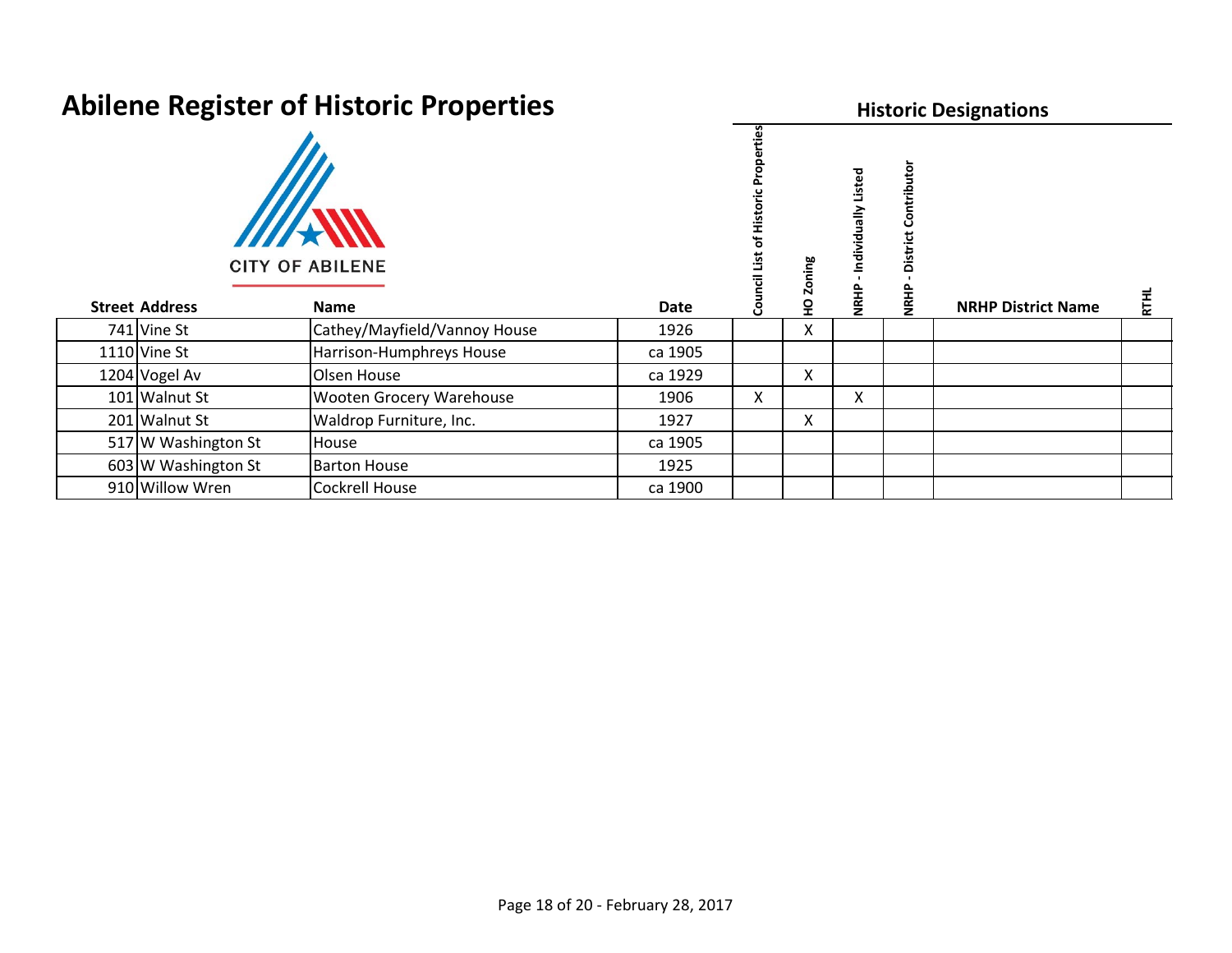

The Abilene Register of Historic Places represents the most significant historic properties in Abilene, Texas, as of 2014. Most of these properties have been identified as being historically significant by surveys conducted in 1979, 1989, and 2012 by qualified consultants. The City of Abilene Landmarks Commission has reviewed all of these properties and determined that each property is suitable for inclusion on this register. The Landmarks Commission authorized this register on February 22, 1994 and has amended it periodically, most recently in 2014. (Reference: Abilene Land Development Code, Section 1.1.7.2[c][2]).

As of 2014 there are 419 properties on the register. Previously, there were 416 register properties on January 1, 2012, 417 register properties on December 1, 2006, and 415 register properties in 1994. The register has both lost properties and gained additional properties. A small number of historic properties on the register have been lost through demolition. In 2012 a survey of historic properties in Abilene was completed through a grant from the Texas Historical Commission. Previously surveyed properties were reviewed, and properties from the 1950‐1960 era were surveyed because they were not surveyed in 1989 and they are over 50 years old. Historic properties were added to the register because new information was acquired which supported the significance of a previously surveyed property and its listing or a property was surveyed in 2012, was over 50 years old, and was determined to be historically significant, such as 1950's ranch style homes.

#### **Historic Designations**

Properties in the Register of Historic Places may have other local, state, and national historic designations. Some of these historic designations may result in additional restrictions being applied to the property to protect its historic character. A historic designation may make a property eligible for historic preservation incentives such as reductions to the property tax. The Register of Historic Places notes the following historic designation(s), if any, for each property. A property may have more than one historic designation.

**Council List of Historic Properties:** This designation identifies those properties listed by the City Council in their "City Council Adopted List of Historic Properties". The City Council adopted the list in 1985 and amended it in 1996 and 1999 (City Council Resolution No. 5‐1999). There are currently 60 properties on the list, and past or present owners of 40 properties have rezoned their property to have Historic Overlay (HO) zoning. For the 20 properties that do not have HO zoning, the properties have special zoning restrictions placed to protect the historic character of the property. The City will not issue a building, sign, or demolition permit

Page 19 of 20 – June 10, 2021